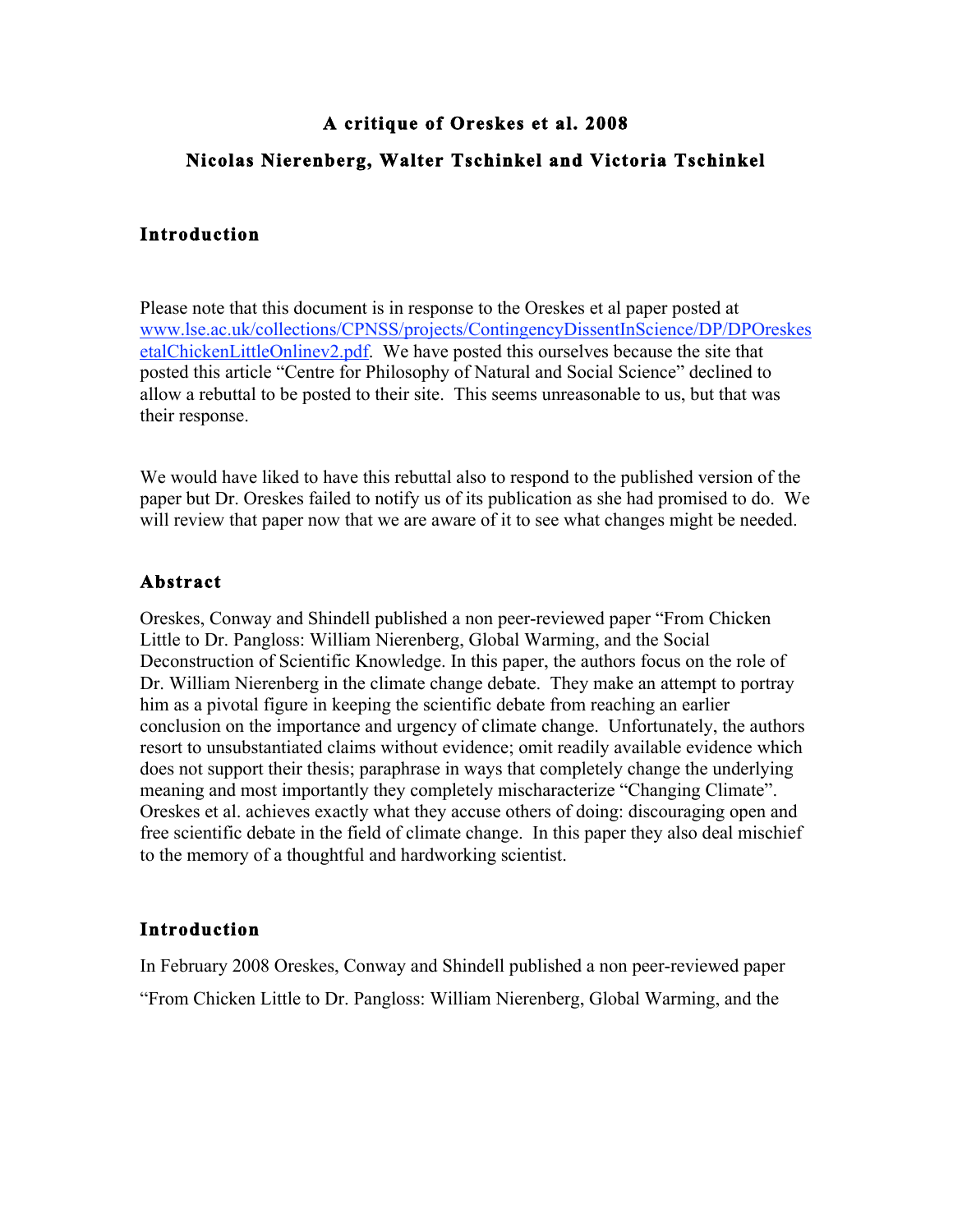Social Deconstruction of Scientific Knowledge"<sup>1</sup> ("Chicken Little...). This paper is, to put it charitably, a work of fiction.<sup>2</sup> The core premise of the seventy-two-page paper is simple: The authors allege that Dr. William Nierenberg did not believe that  $CO<sub>2</sub>$  induced global warming was a serious issue that needed to be addressed. As a result Nierenberg used his role as chairman of the Carbon Dioxide Assessment Committee (CDAC) to cause the 1983 National Research Council report "Changing Climate" to conform to these views. They further claim that the report was completely out of step with the consensus views of the time including the scientific members of the CDAC. Nierenberg did this by handpicking the panel, and by writing the Executive Summary and the Synthesis in a way that essentially ignored the scientific conclusions contained in the body of the report. There is also the inference that Nierenberg was further motivated by a desire to appease the political leaders at that time.

#### **Tactics of "Chicken Little…"'s Authors**

In order to make their case Oreskes et al. use the following tactics: (1) they make claims without evidence; (2) they ignore the available evidence; (3) they paraphrase in ways that completely change the underlying meaning (4) and most importantly they completely mischaracterize "Changing Climate"<sup>3</sup>. A reader of the Oreskes et al. paper who later read the actual 1983 National Research Council (NRC) report would find much of that report unrecognizable.

<sup>&</sup>lt;sup>1</sup> "From Chicken Little to Dr. Pangloss: William Nierenberg, Global Warming, and the *Social Deconstruction of Scientific Knowledge".* Science Technical Report 02/08, Editor: Damien Fennell, Centre for Philosophy of Natural and Social Science Contingency and Dissent.

<sup>&</sup>lt;sup>2</sup> The quality of the reviewed effort is presaged by its title: we fail to pick up the reason for "Chicken Little" in the title, but the reference to that Voltaire figure, Dr. Pangloss (dare we join the authors in uncited speculation, here?), was "lifted" with little doubt from the uncited work of Stephen Jay Gould and Richard Lewontin, who invented the term "panglossian paradigm."

<sup>&</sup>lt;sup>3</sup> National Research Council (U.S.). Carbon Dioxide Assessment Committee.:Changing Climate: Report of the Carbon Dioxide Assessment Committee/Board on Atmospheric ciences and Climate, Commission on Physical Sciences, Mathematics, and Resources, National Research Council. Washington, D.C.:National Academy Press, 1983.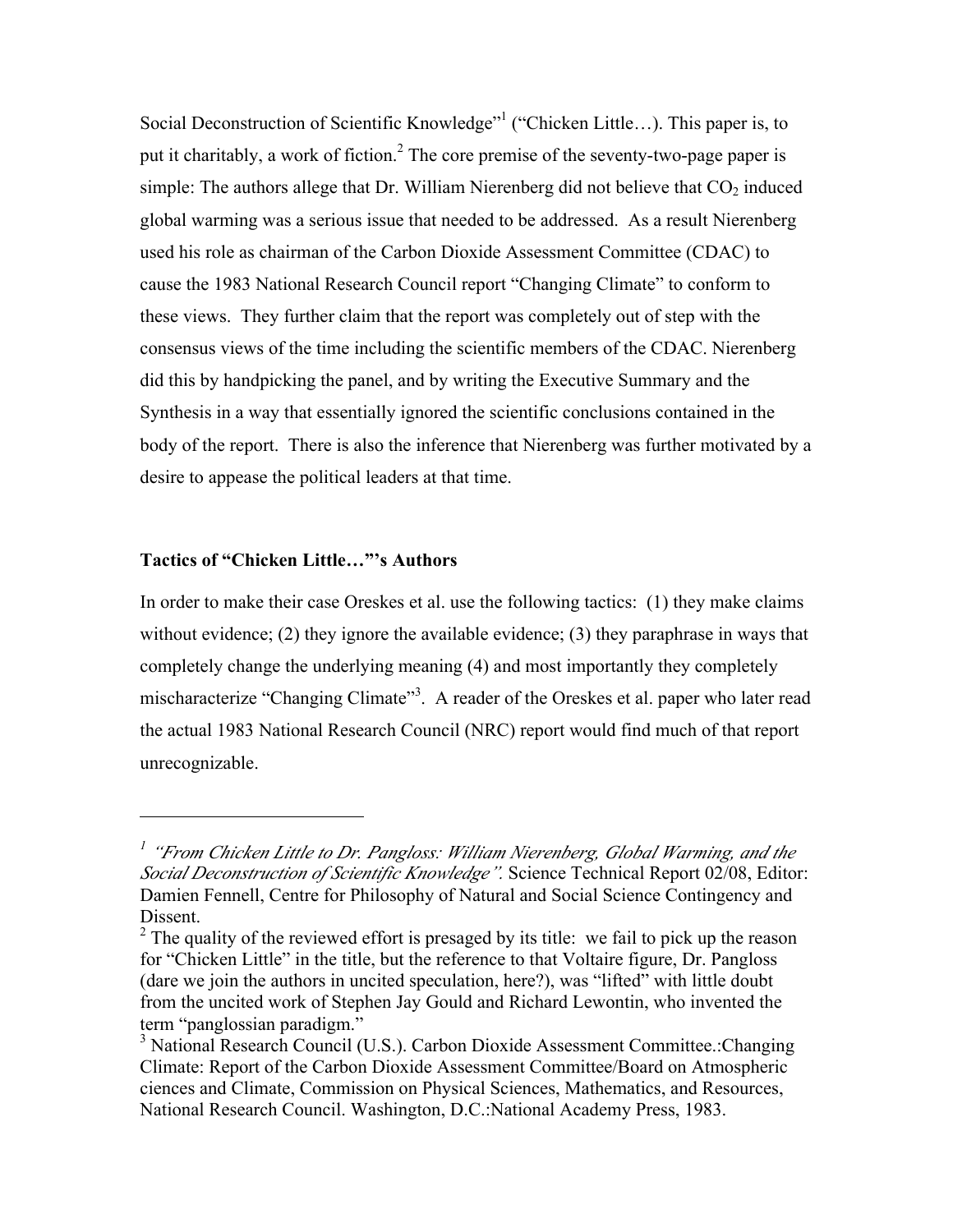We offer no opinion as to whether or not the conclusions and recommendations contained in the NRC report were correct in light of the science and judgment of the time. We leave that to others to judge. What we do contend is the following: The Carbon Dioxide Assessment Committee (CDAC) was made up of some of the most distinguished scientists of the time<sup>4</sup>. Different authors wrote various chapters of the report, and those authors were largely responsible for the contents of those chapters. The Executive Summary and the Synthesis represented the joint findings and conclusions of all the members of the committee as clearly stated in the introduction. There is no evidence that Nierenberg unduly influenced the committee or that he had a hidden agenda as Chairman. There is also no evidence that the general scientific community considered the report out of the mainstream.

There is much evidence, including the report itself that all the statements in the paragraph above are true. Oreskes et al. fail to present any evidence that they are not. In the essay below, we address each of the major points Oreskes et al. try to make by direct claim or by innuendo.

So that the reader can draw his or her own conclusions as to its content we have included the executive summary to the "Changing Climate" report as an appendix. This executive summary was printed almost verbatim in the New York Times shortly after the full report was published.

## **Nierenberg's "views" on global warming**

<sup>&</sup>lt;sup>4</sup> The members of the CDAC were; William A. Nierenberg (Chairman) SIO, Peter G. Brewer Woods Hole/NSF, Lester Machta NOAA, William D. Nordhaus Yale, Roger R. Revelle UCSD, Thomas C. Schelling Harvard, Joseph Smagorinsky Princeton, Paul E. Waggoner, Connecticut Agricultural Experiment Station, George M. Woodwell Marine Biological Laboratory, Woods Hole.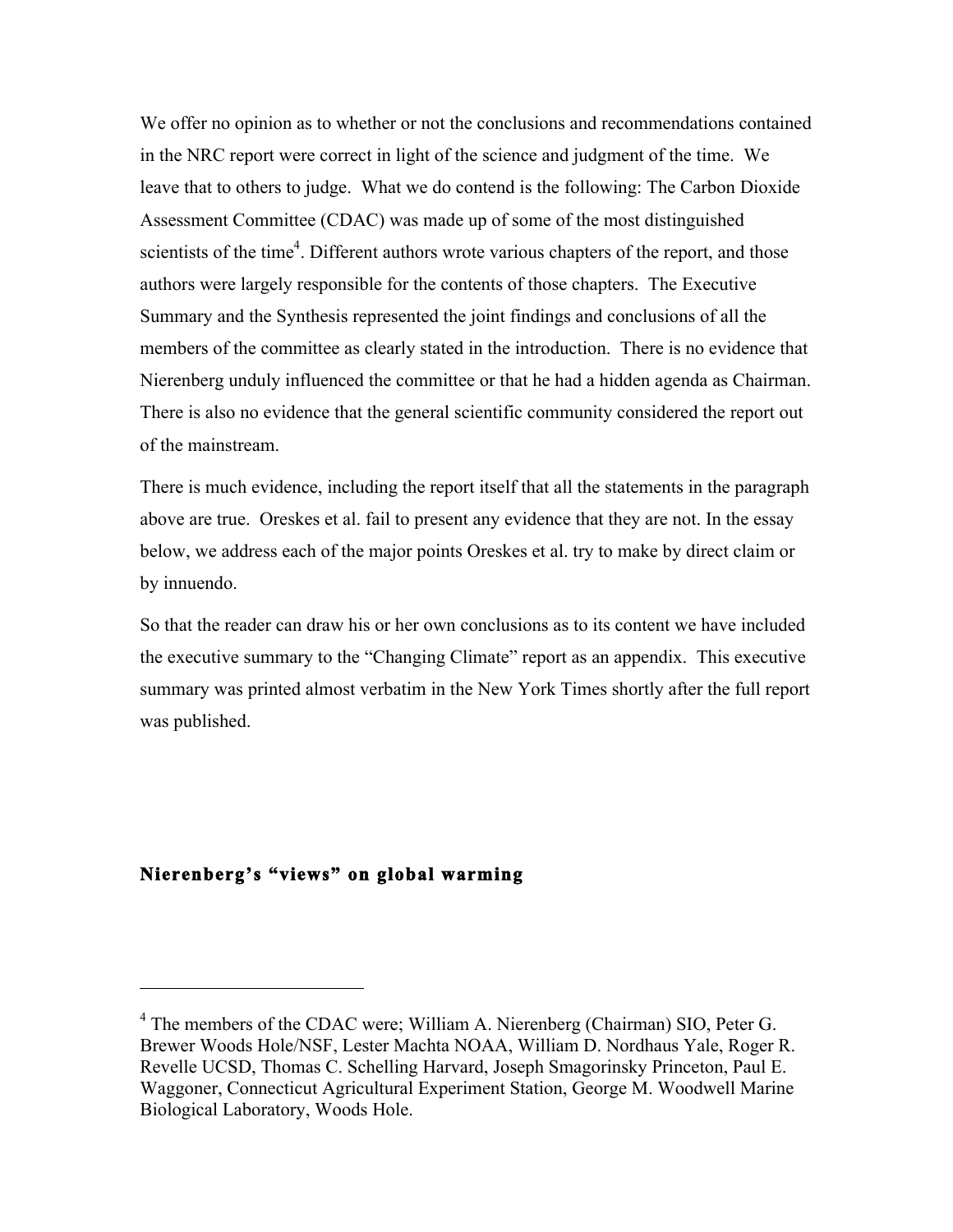Oreskes et al. attempt to establish that Nierenberg did not consider CO2 to be a serious issue. In order to establish this view throughout "Chicken Little…", the authors use the methods described above. They make claims without evidence, alter evidence, and ignore evidence. Nierenberg was a very public figure, who wrote numerous articles and speeches during the relevant periods. A reasonable person would establish his views by quoting him completely and accurately from this extensive record.

In laying out the history of the  $CO<sub>2</sub>$  issue Oreskes et al. comment on an earlier report. A JASON panel chaired by Gordon MacDonald issued "The Long Term Impact of Atmospheric Carbon Dioxide on Climate" released in April 1979.<sup>5</sup> This report is interpreted in "Chicken Little…" to have clearly laid out the scientific concerns over the growth of  $CO<sub>2</sub>$  in the atmosphere.<sup>6</sup> At this point the authors are using this reference as an example of the emerging scientific consensus on  $CO<sub>2</sub>$  but somehow they "neglect" to mention that Nierenberg was a member of that committee.

Later on, Oreskes et al. return to that same report for a different purpose. They object to the sentence: "The warming of the climate will not necessarily lead to improved living conditions everywhere." Without providing any evidence, they simply assign responsibility for this sentence to Nierenberg with the statement. "The evidence suggests that it was Bill Nierenberg."<sup>7</sup> The reader might think that this evidence will be forthcoming, but it is never provided.

Aside from the fact that there is nothing connecting Nierenberg to this particular statement the authors take this quote out of context. The cited sentence is in the abstract of the Jason report, where it is pulled directly from the body of the paper. The full quote is as follows:

"Viewed in the longer perspective and noting past historical events, changes in climate would not lead to improved living conditions everywhere. Any change

<sup>5</sup> Gordon MacDonald et al., "The Long Term Impact of Atmospheric Carbon Dioxide on Climate," JASON Technical Report JSR -78-07, prepared for the U.S. Department of Energy, 1989

<sup>6</sup> Oreskes et al. 11

 $<sup>7</sup>$  Ibid. 15</sup>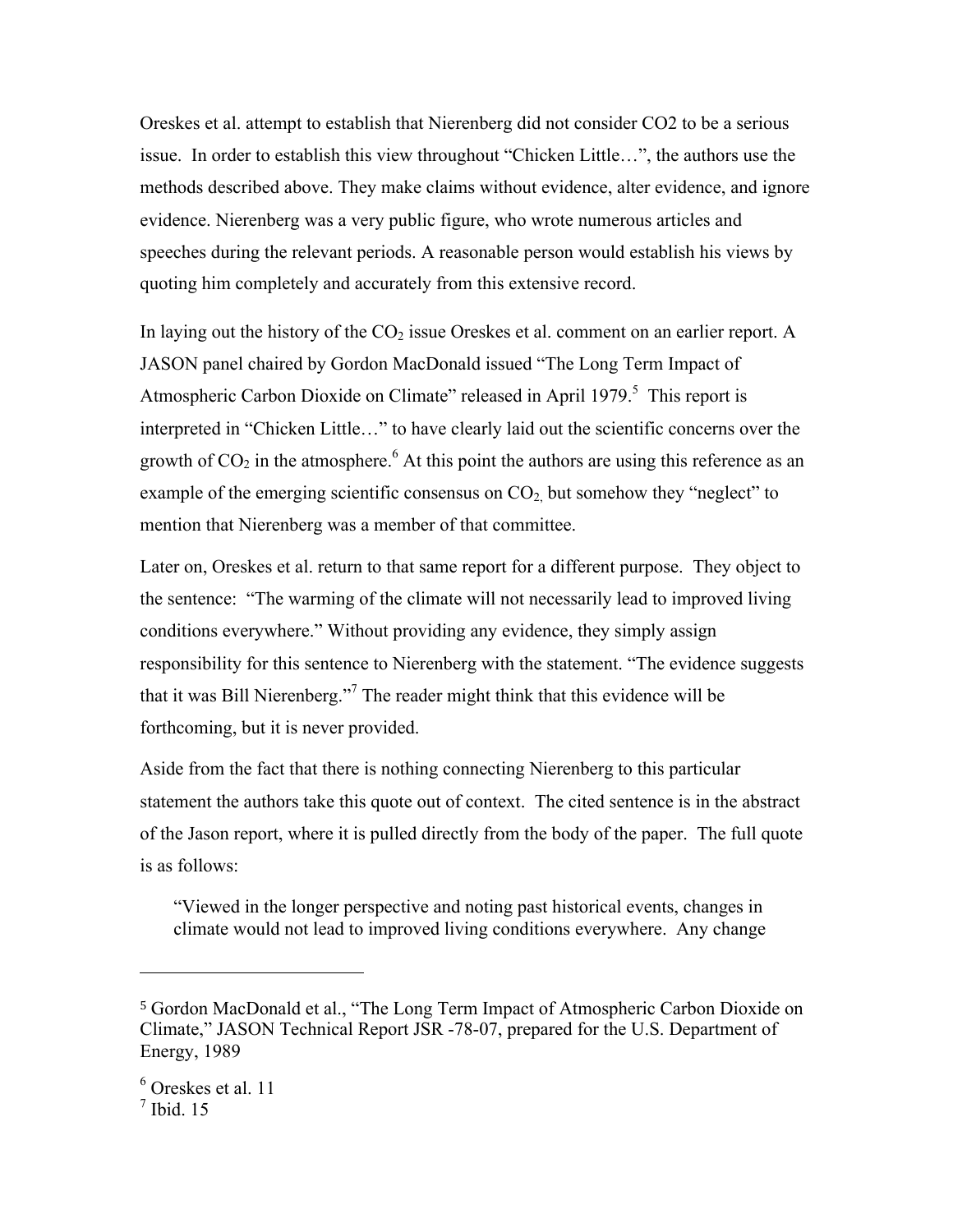would produce stress and possibly disaster in some parts of the world since so many aspects of society have adapted, with very large investments in their infrastructures, to the climate of the past few decades."<sup>8</sup>

Clearly the point in MacDonald et al. was that a naïve view that warm is good was incorrect, and that it would likely lead to a whole set of negative consequences. There is no evidence whatsoever that Nierenberg was any more responsible for this observation than any other member of the Jason committee.

In search of any direct evidence on Nierenberg's views "Chicken Little…" lifts the following from a review of a Department of Energy Report. "There were lots of 'maninduced perturbations' in the environment, he (Nierenberg) suggested, and  $CO<sub>2</sub>$  was 'not particularly different from others that have been dealt with'."<sup>9</sup> By stringing together two sentence fragments, and not providing the subject of the four- page document the reader is led to believe that Nierenberg was referring to the consequences of  $CO<sub>2</sub>$  on society. But in fact the title of the document tells the story. It is a review of the "Comprehensive Plan for  $CO<sub>2</sub>$  Effects Research and Assessment." The comments are specifically related to the problems of forecasting. Here is the more complete quote:

A large number of brilliant people have worked on this problem for a long time. Other than some limited prediction capability for a few months, it can be said that there have been no real advances made. The effect of  $CO<sub>2</sub>$  changes is not particularly different from others that have been dealt with (this is implicitly recognized in the Comprehensive Plan.)<sup>10</sup>

So Oreskes et al. lifted a comment on the state of climate modeling in general and its relationship to modeling the effects of increased  $CO<sub>2</sub>$  and turned it into an apparent comment on the problems society will face as a result of  $CO<sub>2</sub>$  increases. We find it highly unlikely that they did this by mistake.

The authors go on to select another couple of fragments out of comments sent to John Perry regarding a draft Summer Study CRB report.

<sup>8</sup> Macdonald et al. 25

 $9$  Oreskes et al. 2008 page 17

<sup>10</sup> William A. Nierenberg, "Draft, August 11, 1978, Review of the May 1978 Comprehensive Plan for CO2 effects research and assessment," SIO WAN, MC 13 Box 172, Folder: "Review of the May 1978."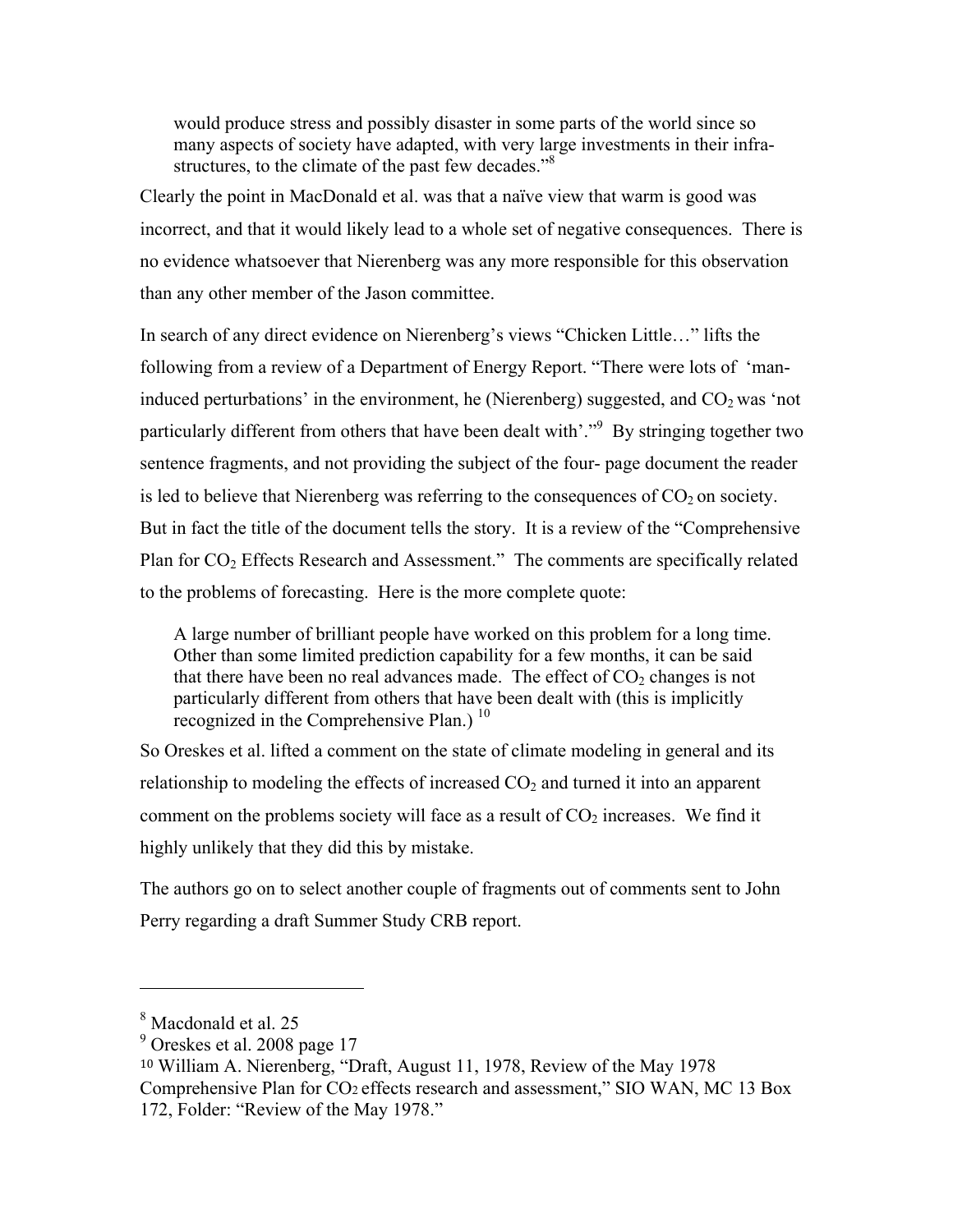Reviewing a draft of the Charney report in 1979 [Nierenberg] suggested that 'man has survived extreme climate changes in the past and will do so in the future.' Foreshadowing what would soon become an oft-repeated position, he argued that the real issue was not climate change per se, but 'the degree of [our] adaptability to climate change'.<sup>11</sup>

Oreskes et al. use their typical phrase, "oft-repeated position", without citing any additional examples. We think "oft" is more than one. With regard to their claim, taken in context, these comments had to do with effective communication not any broad-based philosophical viewpoint. The full comment without the paraphrasing is;

The third bullet is again too strongly overstated for a well balanced Academy document. Man has survived extreme climate changes in the past and will do so in the future. I don't believe it is a question of survival – it could be more felicitously worded as the degree of adaptability to climate change.

It does not seem very striking to us to state the obvious: that humans would survive climate change, but the degree of damage to society is the issue. Other comments in the same document support the view that he was concentrating on the details of the document. "A very small point on page 9, third line of the second paragraph – I would like to see the 's' dropped from 'flows.' I like the subjunctive."<sup>12</sup> Continuing the misleading paraphrasing Oreskes et al. state :

He also argued that, since fossil fuel use would peak within seventy-five years – as petroleum reserves were depleted  $-CO<sub>2</sub>$  levels would peak too. 'Between 100 and 300 years from now the planet should be back to where we are now as far as  $CO<sub>2</sub>$  alone is concerned.<sup>'13</sup>

In a footnote Oreskes et al. suggest that Nierenberg knew that this was incorrect because of coal reserve estimates and that he was "cherry picking the data." But the actual quote does not refer to petroleum reserves at all.

 As I said this is an overstatement depending on how long "long term" is. Since even in the 'worst case' developed by anyone the production of fossil fuel should peak and slow down rapidly after about 75 years and then return to

 $11$  Ibid. 15

 $12$  William Nierenberg to John Perry August 14 1979

 $13$  Oreskes et al. 17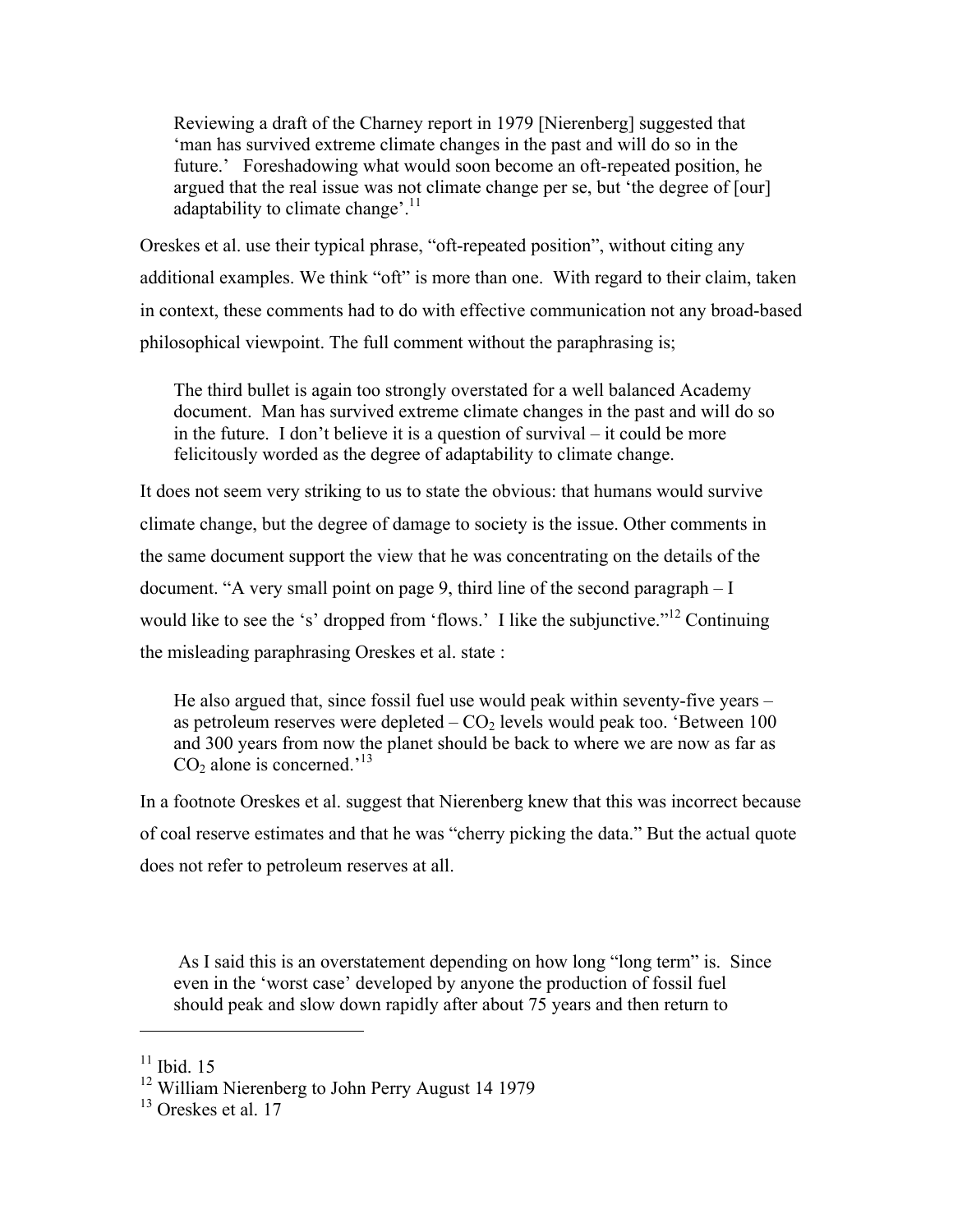present values between 100 and 300 years from now. The planet should be back to where we are now as far as  $CO<sub>2</sub>$  alone is concerned.

Nierenberg refers to fossil fuel use in general and there is no reason to assume that he wasn't including coal. By paraphrasing the quote instead of simply using the original they add a reference to petroleum in order to set up their footnote criticism.

In another attempt to establish Nierenberg's views on climate change Oreskes et al continue their pattern of quoting fragments, in this case from the Executive Summary of the CDAC report itself, which was in fact endorsed by all the committee members.

Viewed in terms of energy, global pollution, and worldwide environmental damage the  $CO<sub>2</sub>$  problem appears intractable. Viewed as a problem of changes in local environmental factors – rainfall, river flow, sea level – the myriad of individual incremental problems take their place among the other stresses to which nations and individuals adapt.<sup>14</sup>

They leaves out the last sentence:

 It is important to be flexible both in definition of the issue, which is really more climate change than  $CO<sub>2</sub>$ , and in maintaining a variety of alternative options for response.15

By leaving out the last sentence they lose the point of the paragraph and conclude:

In short Nierenberg reframed the issue as just one of many changes and challenges facing human society.<sup>16</sup>

Aside from attributing this paragraph to Nierenberg rather than the committee as a whole, it is quite difficult to see how the paragraph taken in its entirety "reframes the issue."

"Chicken Little…" fast forwards from 1979 to 1990 to assert that Nierenberg went to the White House to stop George Bush from signing the "Framework Convention on Climate Change." Oreskes et al. claim that his message was "global warming was not a problem and no policy action was necessary."<sup>17</sup>

Putting aside the fact that it isn't clear how this *post hoc* event from 1990 has anything to do with the 1983 CDAC report, this is a case of playing extremely fast and loose with the

 $14$  Ibid. 57

<sup>&</sup>lt;sup>15</sup> "Changing Climate" (Executive Summary) page 3.

 $16$  Oreskes et al. 57

 $17$  Ibid. 14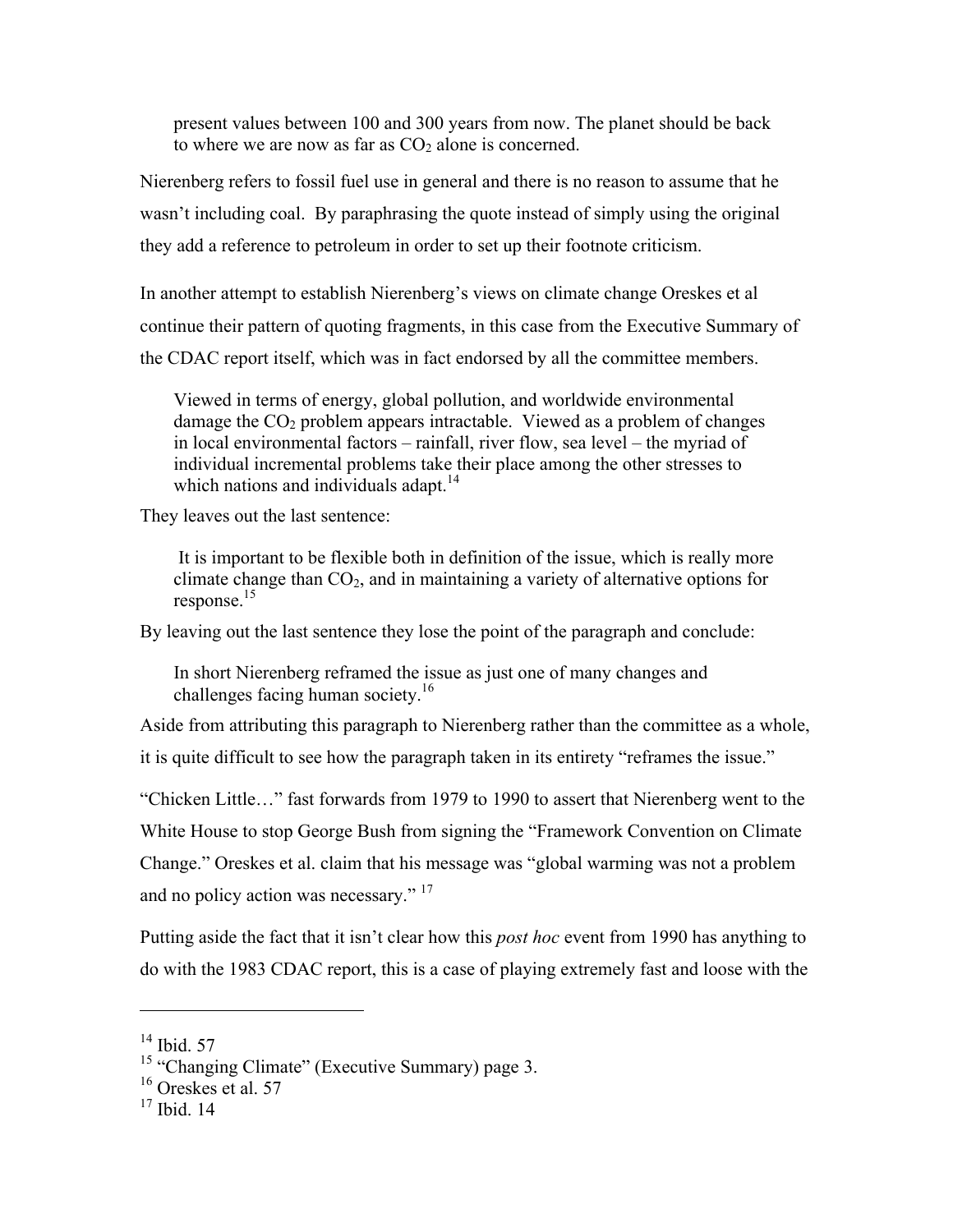facts. The cited unreviewed Science article<sup>18</sup> makes no reference to Nierenberg and the Convention on Climate Change, and Oreskes et al. present no other evidence for their claim.

The article in Science is based on a "Slim Unrefereed Report" published by the George C. Marshall Institute. 19 It seems to us that if Oreskes et al. wanted to establish Nierenberg's views based on that report they should have simply cited it directly rather than an interpretation by a popular writer for Science. The simple explanation is that this wouldn't have provided support for their views.

As to Nierenberg's 1989 views, the Science article states that Nierenberg "has been working hard to get the message into the White House." "He personally briefed White House Staff." But, later on, in the same issue of Science Nierenberg responded:

 I received a call to come to Washington from La Jolla on very short notice to brief some staff. I did so, but from then until now I have had no further contact.

He also states in the published letter in Science:

Our report does not wish away greenhouse warming. We make two recommendations. One is that a very large increase be made in resources to study these effects. We would not have made this recommendation if we did not believe that the possibilities were extremely serious. Our second recommendation that major policy actions not be undertaken until the implications are better understood seems to be the source of all the various criticisms.

In summary we don't believe that the best way to establish Nierenberg's views on  $CO<sub>2</sub>$  in 1983 would be a popular article dealing with events from 1989, and even if it were the cited article doesn't back up the claims made by Oreskes et al. about those events.

In our view the first paragraph of his preface to the CDAC report most likely is the best representation of Nierenberg's views in 1983 when the report was published.

<sup>&</sup>lt;sup>18</sup> Science, V.246, November 24, 1989

 $19$  George C. Marshall Institute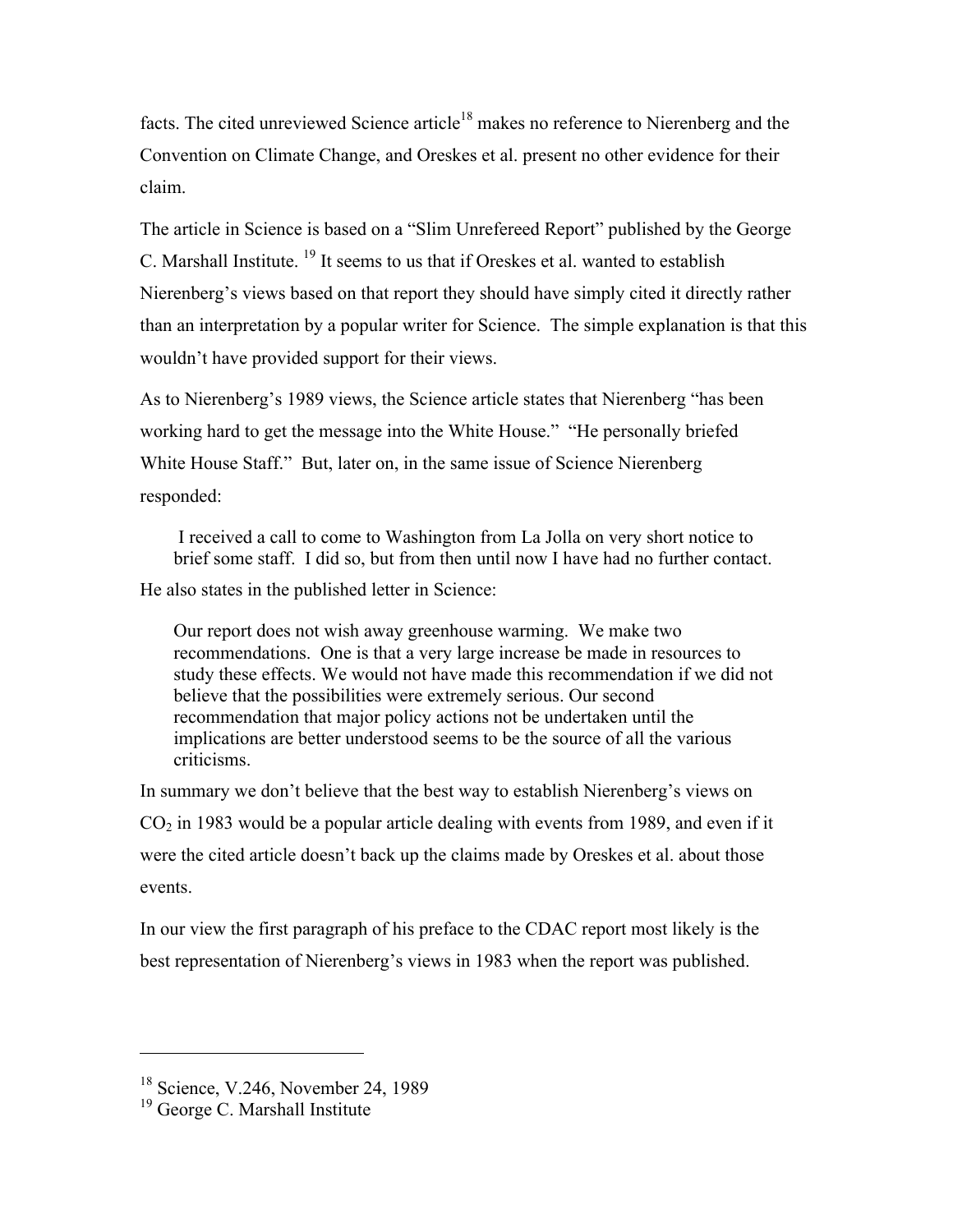There is a broad class of problems that have no 'solution' in the sense of an agreed course of action that would be expected to make the problem go away. These problems can also be so important that they should not be avoided or ignored until the fog lifts…Increasing Atmospheric CO2 and its climatic consequences constitute such a problem.20

#### **Nierenberg's selection as chair of the CDAC**

Oreskes et al. imply that Nierenberg was selected as Chairman of the CDAC for reasons other than his capability as a scientist. They do this by misrepresenting his scientific credentials, and by reference to his "conservative politics."

Oreskes et al attempt to diminish Nierenberg's credibility as a scientific chairman by omitting most of the salient features of his career, leaving out important information and using facts carelessly, and by suggesting he was no longer a working scientist after 1953. "He subsequently held a series of positions at the interface between science and politics." They have Nierenberg moving directly from his PhD at Columbia University to "teaching physics" at the University of California at Berkeley Then they have him leaving in order to take the position as director of the Hudson Laboratory in 1953.<sup>21</sup> This is incorrect. A more complete summary of his career (below) makes clear why he was a reasonable choice to chair the CDAC.

In 1948 Nierenberg's academic position was Assistant Professor of Physics at the University of Michigan. From 1950 to 1965 he was Associate and then Professor of physics at the University of California, Berkeley, where he had a very large and productive low energy nuclear physics laboratory, graduating 40 PhD's during this time and publishing about 100 papers. During that period he took a one-year leave to serve as the director of the Columbia University Hudson Laboratory. Later, he oversaw the design and construction of the "new" physics building at Berkeley. Much later (1960-1962) he

 $20$  "Changing Climate" (Executive Summary) page 3

 $21$  Oreskes et al. 15 and 16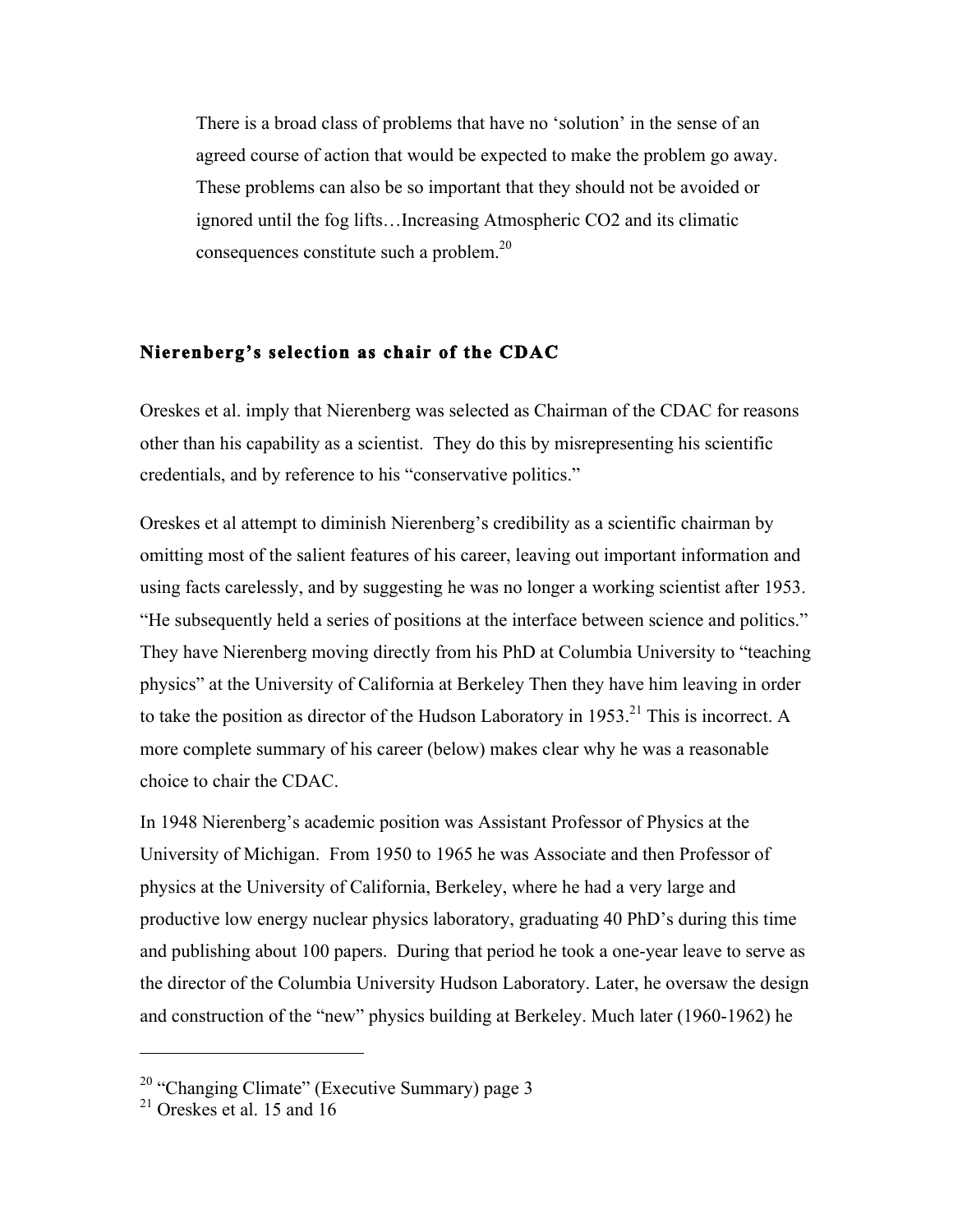took leave once again as Assistant Secretary General of the North Atlantic Treaty Organization (NATO) in charge of scientific affairs, where he oversaw many international studies on physics and advanced defense technologies.

In 1965 Nierenberg was offered a major change to run what most feel is the most prestigious oceanographic institution in the world, The Scripps Institution of Oceanography (SIO). His was not a random selection. His background in sonar research and other naval-related science, his knowledge of and interest in geophysics dating from his college times and his many friendships in the community made him intellectually eager to go. By then he had also developed the many necessary international relationships. As SIO's longest serving director, he quadrupled the funding for the institution and developed a fleet of five modern research vessels.

Nierenberg gained national recognition for his achievements and contributions to science. In 1965, he was elected to the National Academy of Sciences and to the Council of the National Academy of Sciences (NAS) in 1979. He was also elected to the National Academy of Engineering, and the National Academy of Arts and Sciences.

Clearly, Nierenberg earned a great deal of influence during this time. He served on a large number of prestigious committees, primarily after he returned from NATO. Most relevant in terms of the present subject are that in 1971 he was appointed chairman of the National Academy of Sciences National Advisory Committee on Oceans and Atmosphere and served on this committee until 1977. Nierenberg served on various panels of the Presidents' Science Advisory Committee. He was a member of the National Science Board from 1972 to 1978 and was appointed for another term from November l982 to May 1988.

Nierenberg was a consultant to the National Security Agency, and served on many military-related panels. In 1976 he was appointed one of two senior consultants to the then newly formed White House Office of Science and Technology Policy (OSTP). He was a member of the National Aeronautics and Space Administration's (NASA) Advisory Council from 1978 to 1982 and served as its first chairman. He was Chairman of the OSTP Acid Rain Peer Review Panel, whose report "Acid Rain" was published in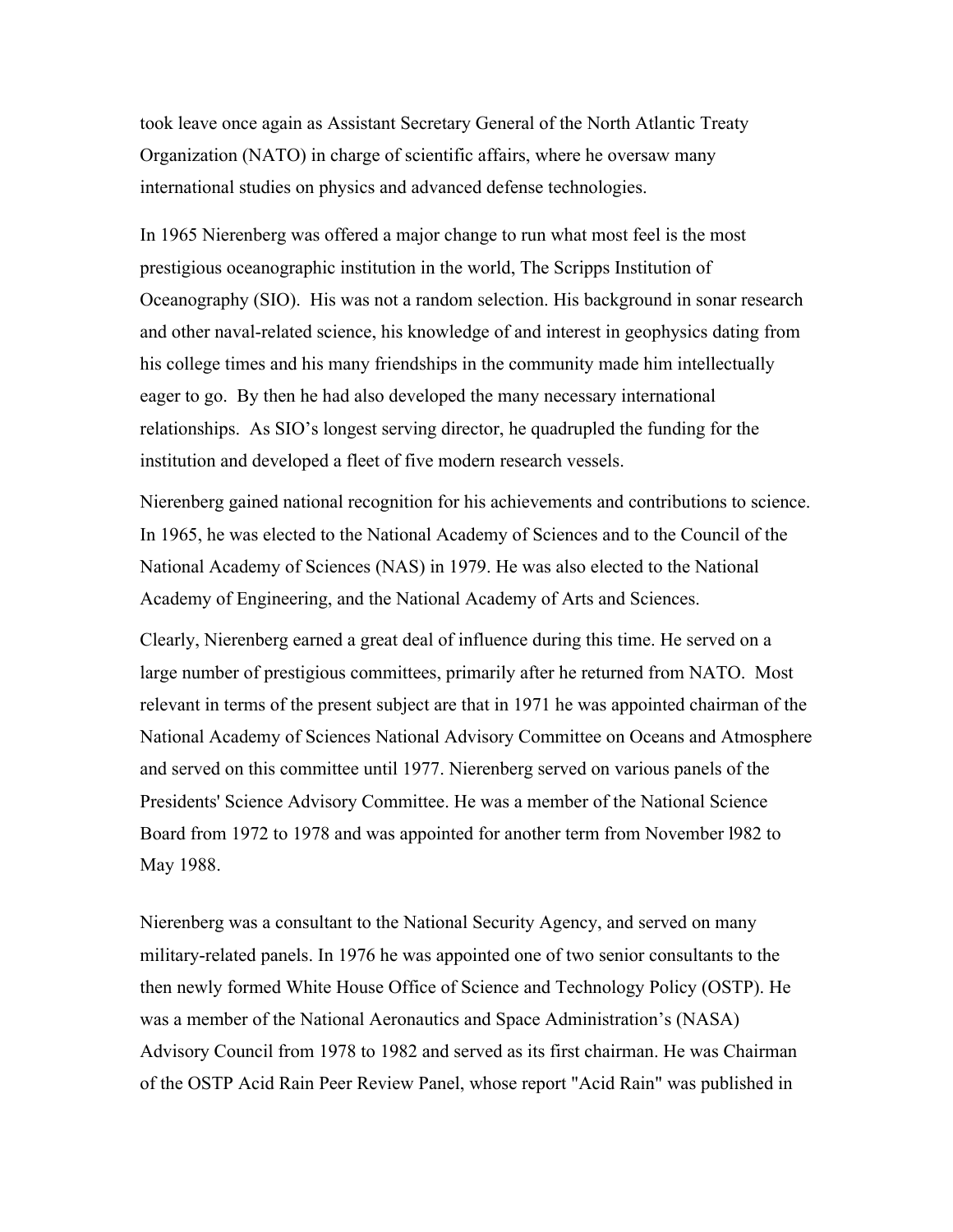1984. For anyone interested in political trivia and memorabilia, like the "Chicken Little…." co-authors appear to be, William Ruckelshaus (then the distinguished head of the Environmental Protection Agency) might be happy to recount the rather difficult meeting Nierenberg and Ruckelshaus had when they had to defend their recommendation to support legislation capping  $SO_2$  emissions, to the formidable Director of Management and Budget, David Stockman, with President Ronald Reagan looking on.

This brief review of Nierenberg's career and expertise make it clear that he was, contrary to the claims and innuendo of Oreskes et al., an eminently reasonable choice to chair the CDAC. Only by ignoring the realities of his career achievements could one come to a contrary conclusion.

Apparently the "Chicken Little…" authors weren't satisfied with Nierenberg's background as an explanation for why he was selected as committee chair. So they decided to ask John Perry who had been the executive secretary of the committee. Perry's response was that "he had no recollection of how Nierenberg was chosen." Most historians would have considered this a dead end, but instead they asked Perry to speculate. Perry suggested Nierenberg's stature and "well known conservative politics."<sup>22</sup>

Actually it is not clear why conservative politics would have made Nierenberg the choice to chair the committee. In 1980 Jimmy Carter was the president, and the Democratic Party controlled Congress, which specifically requested this report. Perhaps the authors and Perry confused the timing since the much of the committee's work was done subsequently, during the Reagan presidency.

As evidence of this timing confusion Oreskes et al. first note that Nierenberg was in place as chairman of the committee in October 1980.<sup>23</sup> Then they observe "in 1981 Nierenberg joined the transition team of the new Reagan administration…Academy leaders likely viewed this as an asset, too."24 So apparently using a time travel device, in mid 1980 the academy leaders learned that Reagan would be elected later that year and that Nierenberg

<sup>22</sup> Ibid. 22

<sup>23</sup> Ibid. 22

 $24$  Ibid. 22.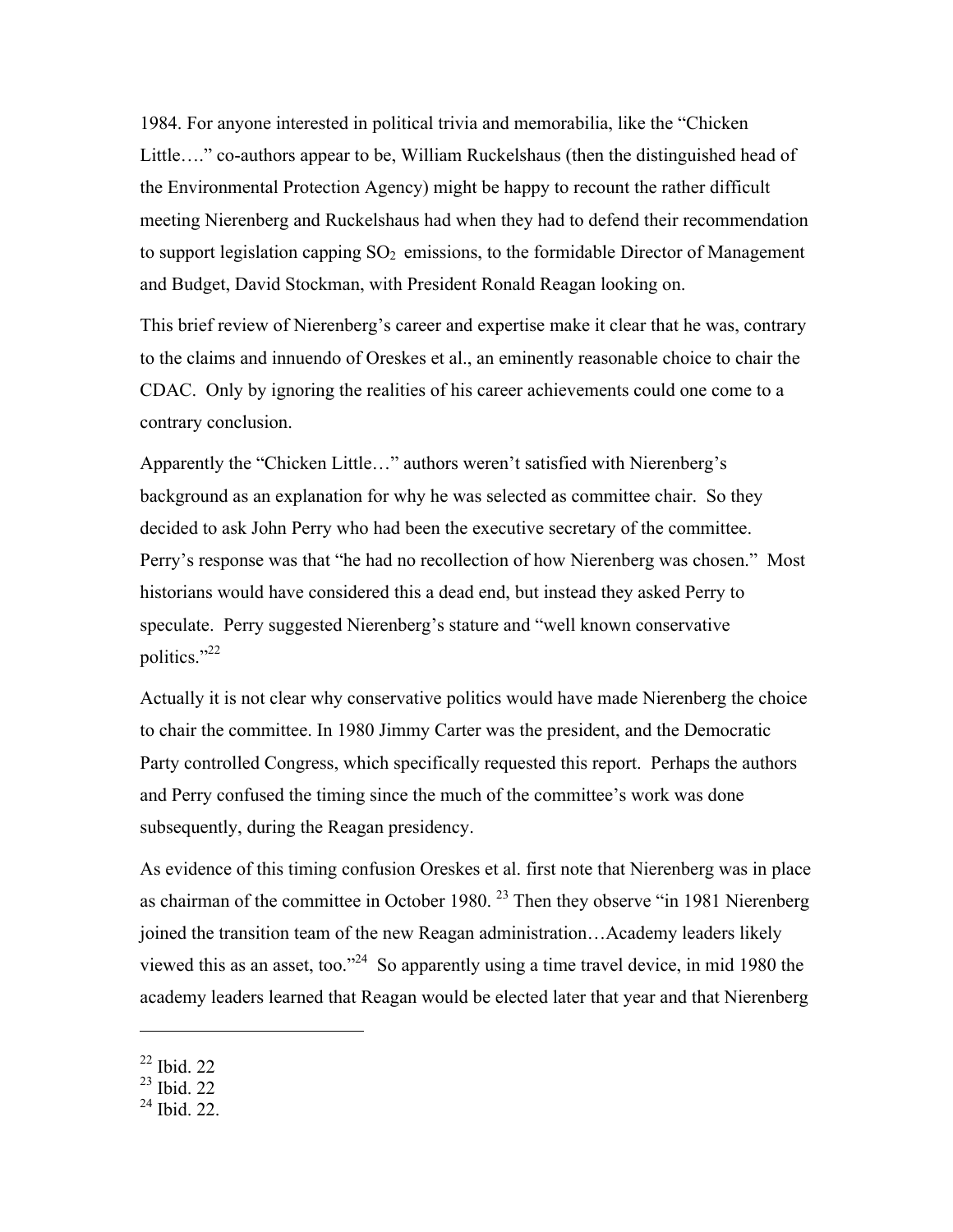would be on his transition team making him ideal as Chairman of the CDAC.

A much more likely explanation for the choice of Nierenberg was that he had been involved in climate and atmospheric issues for a number of years. He had served as chair of the new presidential advisory committee, the National Advisory Committee on Oceans and Atmosphere (NACOA) to oversee a national program on oceanography. Nierenberg chaired NACOA from 1972 to 1977 and spoke forcefully in support of the National Oceans and Atmospheric Administration. Nierenberg had also served the White House during 1975-1976 as a member of the President's Science Advisory Committee and during 1976-1978 as a member of the Office of Science and Technology Policy (under President Carter). He chaired and served on the National Aeronautics and Space Administration's Advisory Council and was its first chairman from 1978 to 1982. He was also concurrently serving on the National Research Council's Climate Research Board, as previously stated. We can deduce that his chairmanship abilities were well known at the time, and he was certainly technically prepared for the job.

# **Selection of the CDAC committee**

Oreskes imply that Dr. Nierenberg somehow stacked the committee. They state, "When the opportunity came to constitute the committee he included more than biology, geology, and oceanography. He included economics too." They go on to argue, "It is a striking feature of the  $CO<sub>2</sub>$  assessment committee that its members included two economists<sup>"25</sup>

First, although committee chairpersons are always influential, it is not clear to what extent Nierenberg chose the committee members. Typically, National Research Council Committee membership is very carefully vetted by the supervising Board, which must approve any reports. Oreskes et al. provide no material to justify their position that Nierenberg selected the committee or made the choice to include a specific number of

 $25$  Ibid. 26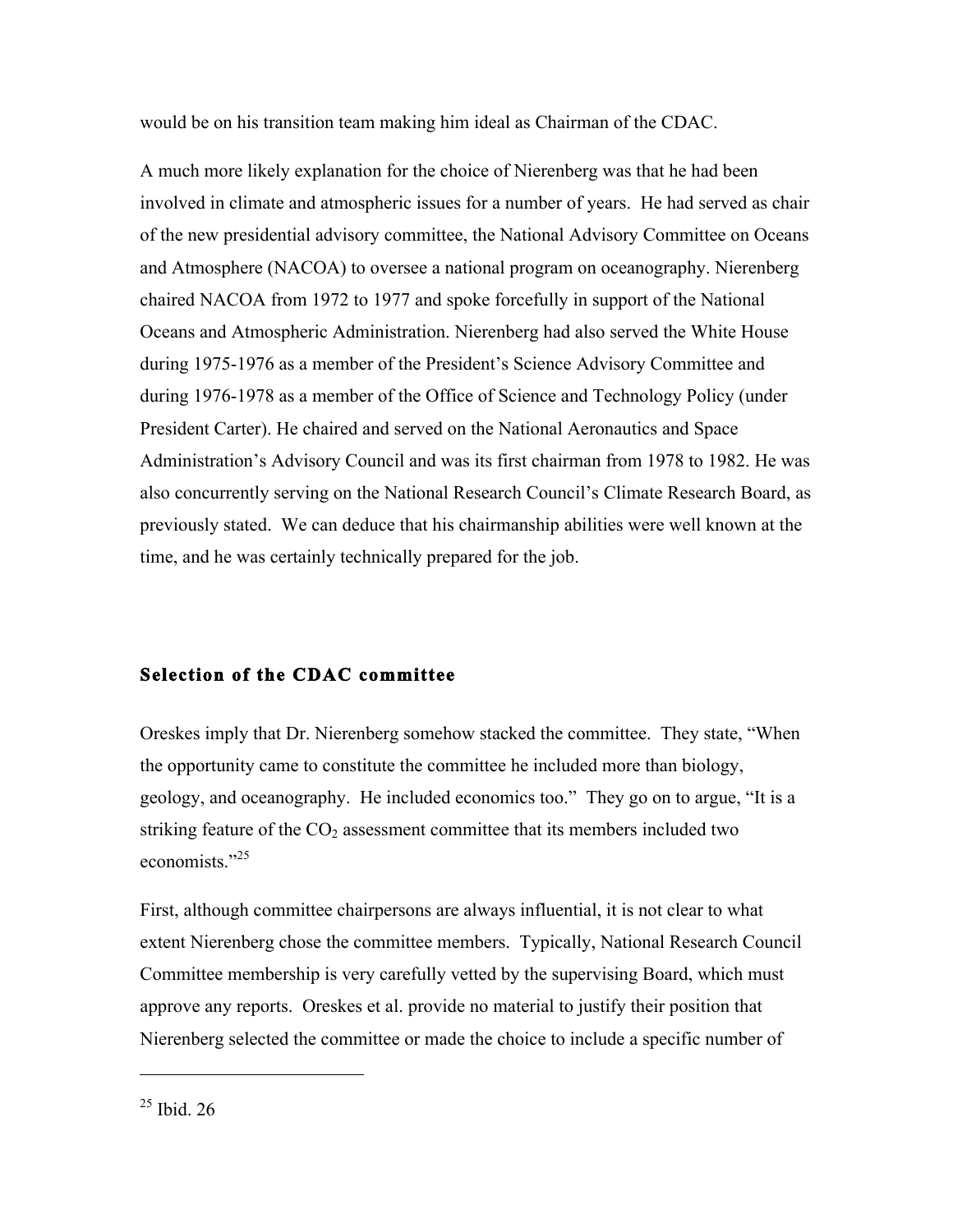#### social scientists.

The following is from the Foreword to the final report by Thomas Malone:

A number of considerations went into the design of the Committee and the selection of additional experts to contribute to its work. Competence was sought in each of the major subject areas of the question as well as experience with assessment of long-range issues. 26

In other words, the Climate Research Board considered the make up of the committee to be in its purview and did not simply delegate the authority to the chairman.

Second it was hardly striking to include economists on the committee. The author's quickly observe that Thomas Schelling had been the chair of a 1980 NRC committee charged with examining the economic and social dimensions of anthropogenic warming. Given that the "Climate Change" authors needed to deal with the fact that the timing of the impact of  $CO<sub>2</sub>$  increases was a central question, a crucial input to determining timing would be an estimate of the growth of fossil fuel use. It would seem logical that economists would take the lead on this subject. However the charge to the committee makes it clear that economists would be needed, and removes any scrap of evidence that the inclusion of economists was Nierenberg's attempt to stack the committee. Oreskes et al. appear to have completed their work without having read the charge, a grievous omission. The charge to a committee of the National Research Council sets the subject matter and by extension, the nature of National Academy committees. In this case the charge is contained in an act of Congress, conveniently reprinted in Annex 3 of the "Climate Change" report. Quoting from the act, "Such study should also include an assessment of the economic, physical, climatic, and social effects of such impacts<sup>27</sup>."

Based on this directive it was the wish of *Congress*, not Nierenberg, that the committee include social scientists. It is also worth noting that subsequent comprehensive reports such as the current IPCC report include the work of many social scientists.

<sup>&</sup>lt;sup>26</sup> "Changing Climate" pages x, xi

<sup>&</sup>lt;sup>27</sup> "Changing Climate" page 492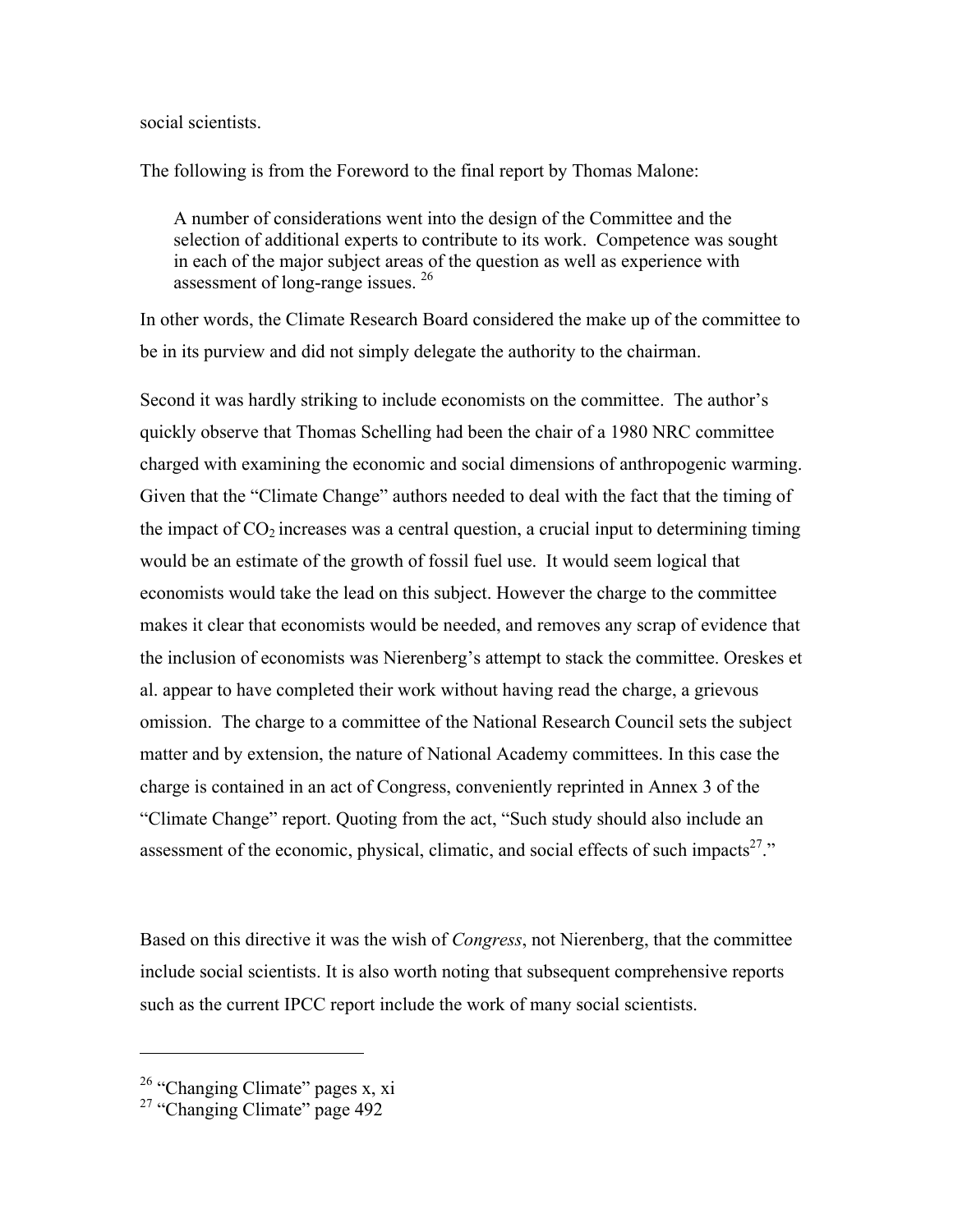## **Nierenberg's influence on the Committee's deliberations**

Oreskes et al. allege, "Nierenberg repeatedly tried to bring forward suggestions" that warming was not a serious concern. The authors' evidence for this is a single discussion at "an early meeting" regarding a scientific theory proposed by the chair of the Oceanography Department at Woods Hole regarding ocean circulation.<sup>28</sup>

How it is possible to turn a single scientific discussion in the second of four meetings, into a "repeated attempt" to down-play the seriousness of global warming issue is impossible to understand. The "Chicken Little…" authors clearly had access to all the committee minutes, and is this their best example? It does not seem particularly noteworthy that Nierenberg brought up a current theory from a respected researcher even if at the end of the day the committee concluded that most oceanographers did not share the same view.

Trying to strengthen their fabrication that Nierenberg was personally pushing a particular view, the authors then suggest a sort of Machiavellian delegation:

"But Nierenberg's principal tactic was to rely on the arguments provided by the two economists."<sup>29</sup>

This is an amazing statement given that they present no evidence to back up this claim of collusion. They simply go on to outline some of the comments made by the economists at committee meetings.

# **The "Changing Climate" report**

Oreskes et al. write, "Nierenberg was the lead author of the first major report on climate science issued by the National Academy of Sciences *that challenged the emerging consensus view on global warming*" [emphasis ours]. 30

Although the "Chicken Little…" language is a bit unclear we assume from the context

<sup>28</sup> Oreskes et al. 2008 page 28

 $29$  Ibid page 29

 $30$  Ibid page 8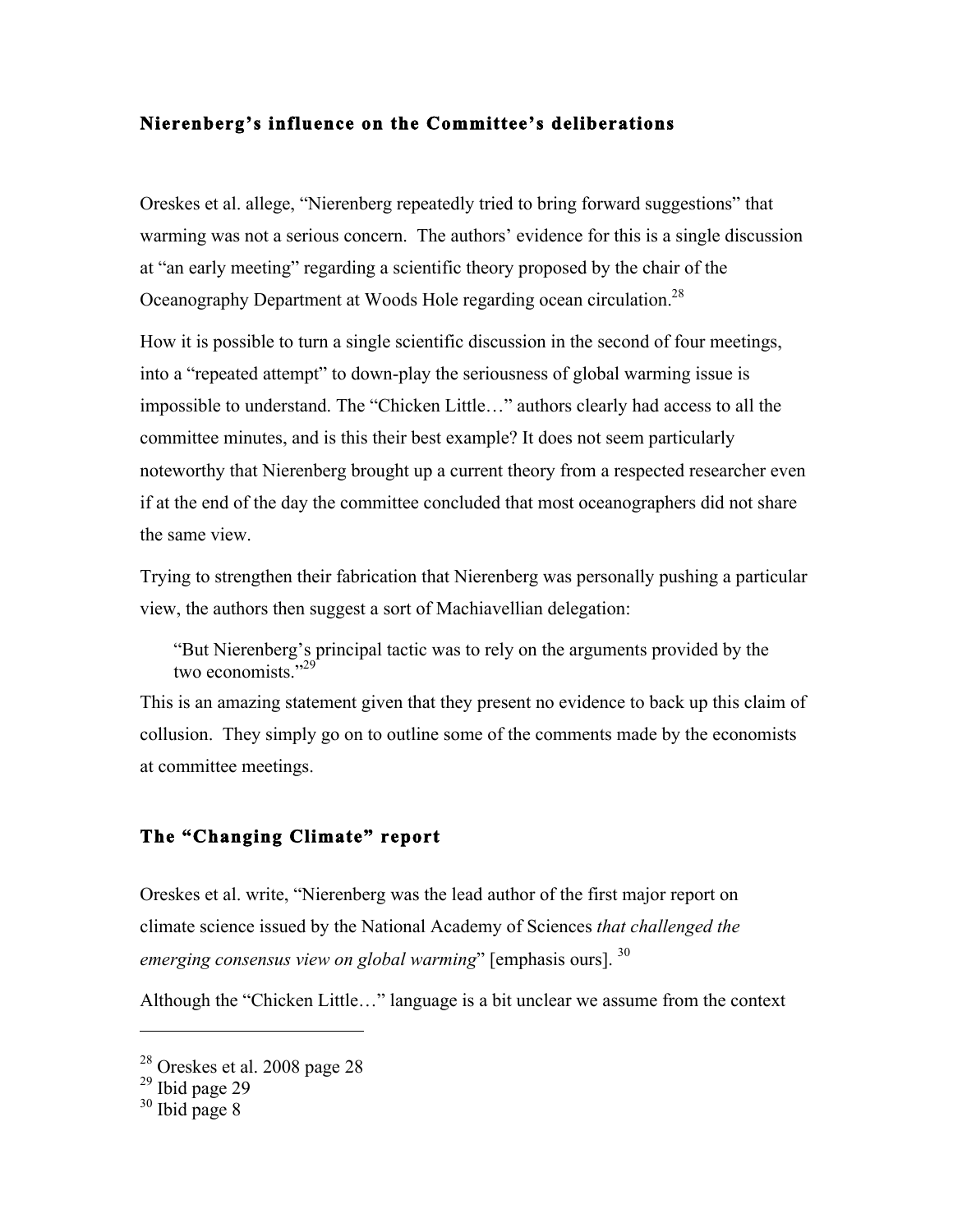that the authors aren't claiming that this is the first paper issued by the National Academy of sciences on climate science, but rather the first paper that differed from a consensus view that had been forming.

Oreskes et al. claim three elements of this "emerging consensus": that carbon dioxide was a greenhouse gas and increasing, that doubling was likely during the next half century, and that doubling would likely lead to an average global temperature increase of  $2-3^{\circ}C$ . Since this assertion is made without citation it isn't clear what group was supposed to share this consensus. Was it all climate scientists, members of the academy, physical scientists?

But assuming there was an "emerging consensus on global warming," the report clearly is in line with the three elements suggested by the "Chicken Little authors…". The Executive Summary of "Changing Climate" states,

2. The current increase is primarily attributable to burning of coal, oil, and gas; future increases will similarly be determined primarily by fossil fuel combustion. Deforestation and land use changes have probably been important factors in atmosphere  $CO_2$  increase over the past 100 years. (Chapters 2, 3)<sup>31</sup>

The report speaks for itself, and it is almost completely in line with these three theoretical areas of consensus. The only difference was in the estimate of when carbon dioxide would double. The CDAC report, accurate in retrospect, put the likely projected doubling into the second half of the twenty-first century. It is therefore completely unclear why the "Chicken Little…" authors chose to characterize the report in this way. Oreskes et al provide no examples of how the report varies from their theoretical three-point consensus, and never return to this topic.

It does not appear to us that "Changing Climate" challenged any incipient scientific consensus but rather brought together a diverse set of expertise in one place for the first time. Again, Thomas Malone explains all of this in the foreword to the report. Whether or not there was "an emerging consensus" in 1983 is open to debate. In retrospect, it is

<sup>&</sup>lt;sup>31</sup> "Changing Climate" Executive Summary page 1.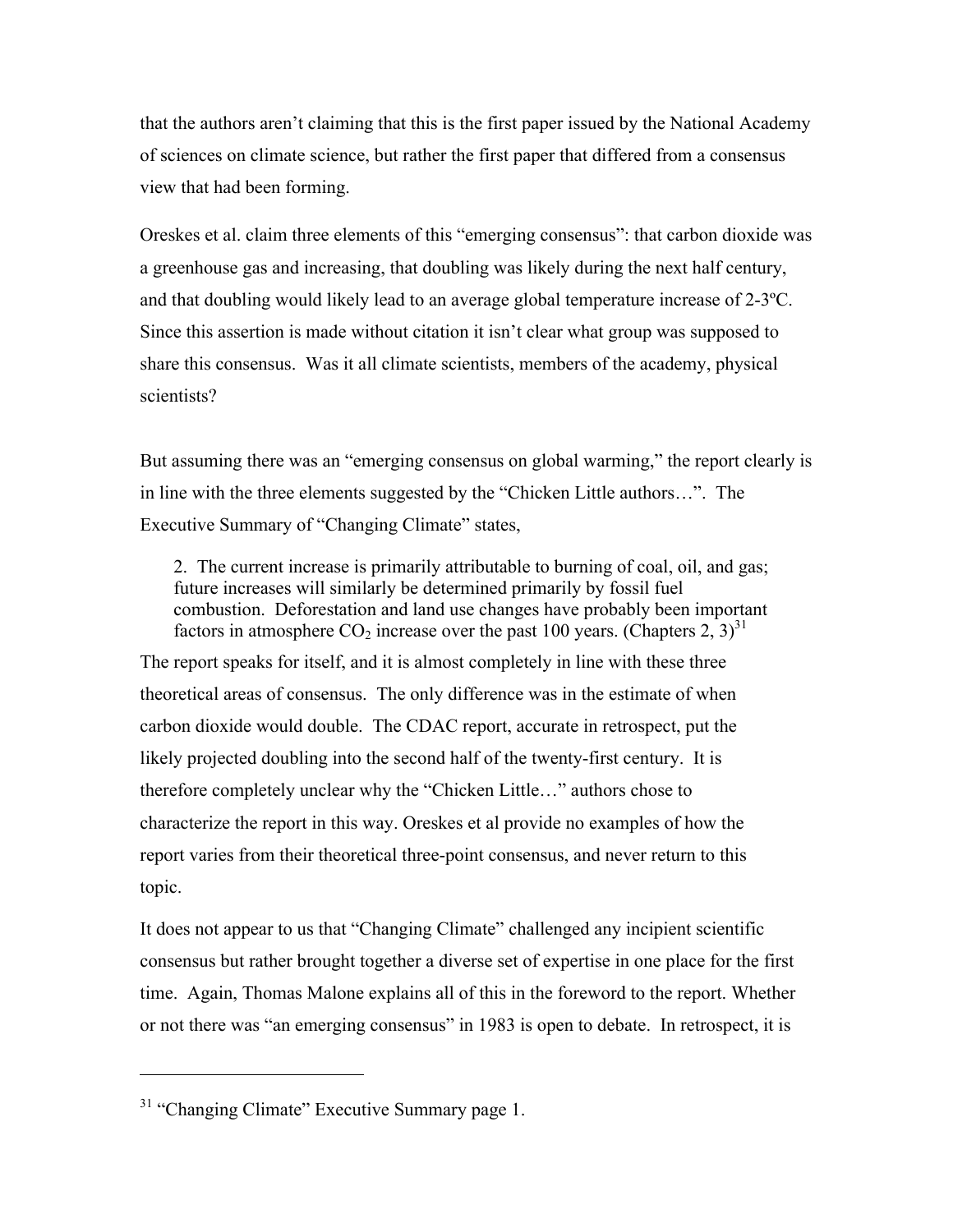reasonable to claim that "Changing Climate" played a role in forming the modern consensus, whatever that may be.

# **The Synthesis and Executive Summary**

Oreskes et al express puzzlement that the report was divided into multiple sections focusing on specific topics.32 It isn't clear why they are puzzled. They include a quote from the preface, which explains this choice of organization. The report is actually a series of separately peer-reviewed papers authored by the various members of the committee.

Oreskes et al include the fact that the executive summary and synthesis were based on conclusions "which all members could wholeheartedly endorse." Yet strangely they immediately state "the individual chapters were very different from each other and with the exception of the two chapters written by the economists, very different from the synthesis. $33$ 

It isn't surprising that the different chapters are very different from each other as they cover completely different topics. How could a chapter estimating future carbon dioxide emissions be the same as a chapter on carbon dioxide and the oceans? It is difficult to imagine what they were even thinking when they wrote this.

The statement that the chapters were different than the synthesis and the executive summary is also insupportable. This would imply that the various committee members, all highly distinguished and influential scientists, agreed to a consensus synthesis that was completely different than their views. No evidence is produced to support this idea. Instead the available evidence indicates that these were indeed the views of the entire committee.

<sup>32</sup> Oreskes et al. 2008 page 49

 $33$  Ibid page 50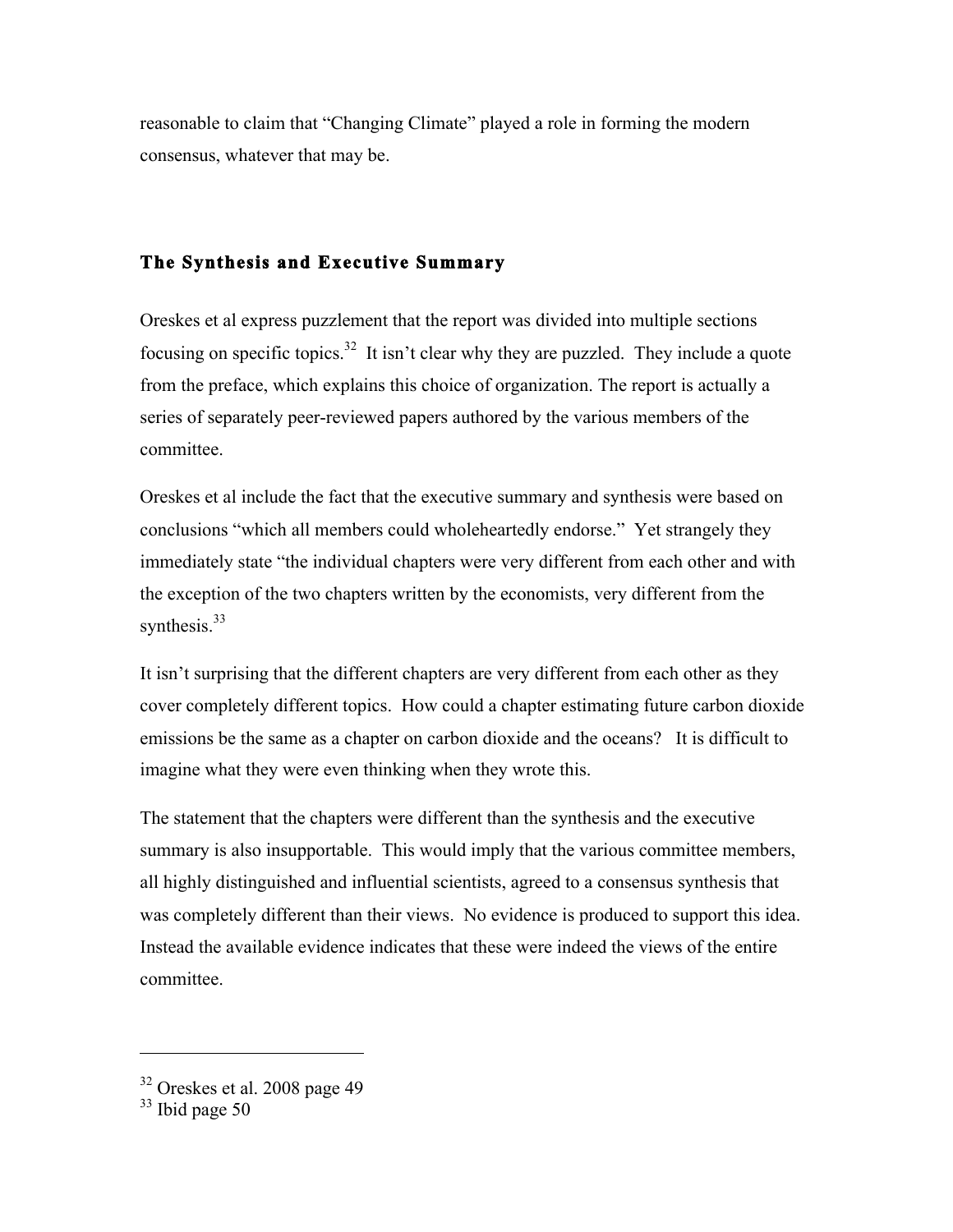With respect to consensus, here is the salient paragraph from Nierenberg's Preface to the report:

The  $CO<sub>2</sub>$  issue is so diverse in its intellectual components that no individual may be considered an expert on the entire problem. For this reason, as noted above, the CDAC prepared or commissioned separately authored and separately peerreviewed papers in each area, with no attempt to force unanimity of style or of views. For the same reason, the Committee members felt themselves incapable of judging and endorsing as a group the details of each paper's analysis and findings. Thus, each paper should be viewed primarily as the product of its individual members and other reviewers but not enjoying the unanimity of conclusions possible in a more homogeneous and less controversial topic. However, the Committee's work did reveal a large core of views, findings, conclusions, and recommendations on a more general level, which all members could wholeheartedly and responsibly endorse. These are presented in the Synthesis of the report. Despite the existence of some areas of continuing controversy, such as the carbon cycle, there are no major dissents with respect to the contents of this assessment.<sup>34</sup>

As noted above Oreskes et al. do include paraphrased portions of this paragraph, in a way that leaves out some of the essential points. Even with that they fail to show that any of these statements in the Preface are incorrect or that there was any dissent by the various committee members.

Oreskes et al. enlist personal correspondence between Oreskes and John Perry to support their claim that the Synthesis did not represent the consensus, but they do so by omissions that change the message. In November 2007, John Perry wrote:

You assert that the members of the committee did not concur with the Synthesis (which by the way was written by Jesse Ausubel with some guidance and editing by Nierenberg). However, in the Preface Nierenberg specifically states that the Committee members "wholeheartedly and responsibly endorse" the general conclusions, and that there are "no major dissents with respect to the contents of this assessment." To the best of my knowledge, this statement is correct. Certainly I would never have permitted the report to go forward if any member had raised explicit objections. It's possible, of course, that Nierenberg simply cowed the group into submission by the force of his terrifying personality – but people of this caliber are not easily cowed<sup>35</sup>!

<sup>&</sup>lt;sup>34</sup> "Changing Climate" page xy

<sup>&</sup>lt;sup>35</sup> email from John Perry to Naomi Oreskes November 2007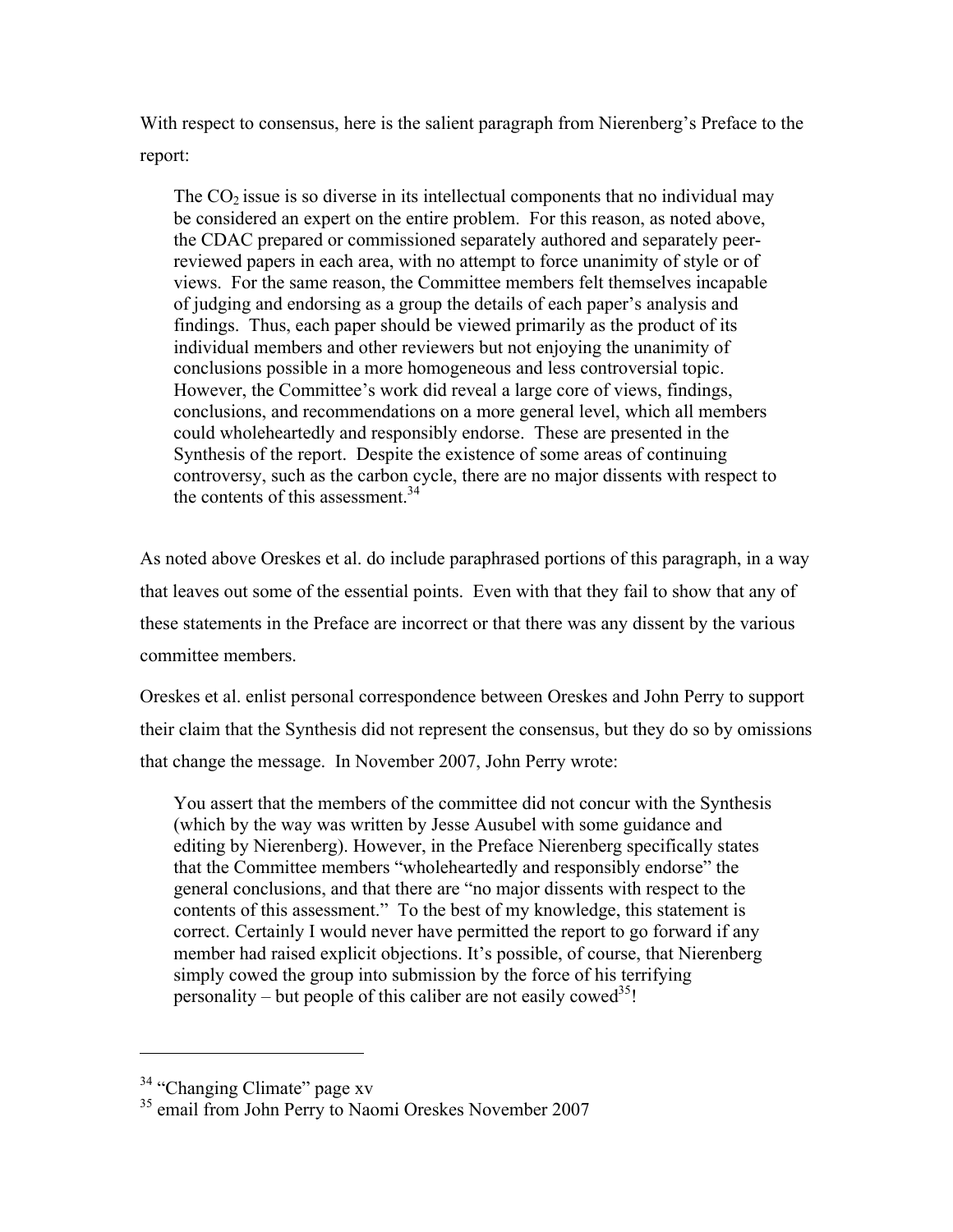The only part of this note from John Perry that Oreskes et al. include in their paper was the parenthetical reference that Jesse Ausubel drafted the Preface and Nierenberg edited it. Since this was a private correspondence between Perry and Dr. Naomi Oreskes there is no way that a reader of "Chicken Little…" would be aware that the authors deliberately held back Perry's view that the Executive Summary and Synthesis represented the consensus of the Committee.

Continuing the idea that the fact that the chapters covered different topics somehow meant there was a battle of ideas within the committee, the "Chicken Little…" authors state.

Nierenberg thus found support for *his views* [emphasis ours] not from his fellow natural scientists, but from the economists on the committee. And it was the economists' view that the final report would place front and center.<sup>36</sup>

Oreskes et al. never establish a "view" for Nierenberg or for anyone else on the committee, for that matter. Their assertion that the final report places any particular "view front and center" is unfounded and the footnote that follows this statement has nothing to do with the assertion. We would say that the view of all the committee is placed front and center in the Executive Summary and the Synthesis. Perhaps this is too simple a notion.

The assertion that the Executive Summary and Synthesis focus on positions from the chapters authored by the economists is clearly incorrect. Of the twenty-one numbered paragraphs in the Executive Summary the first thirteen are completely scientific in nature. They specifically cover all three of the areas of "consensus" the authors reference earlier. In fact the estimate of climate sensitivity to  $CO<sub>2</sub>$  growth in "Changing Climate" is very similar to current IPCC estimates, warming in the 1.5C-4.5C range commensurate with  $CO<sub>2</sub>$  doubling, polar amplification, sea level rise, ice free arctic etc. These are expressed with very little uncertainty.

<sup>36</sup> Oreskes et al. 2008 page 30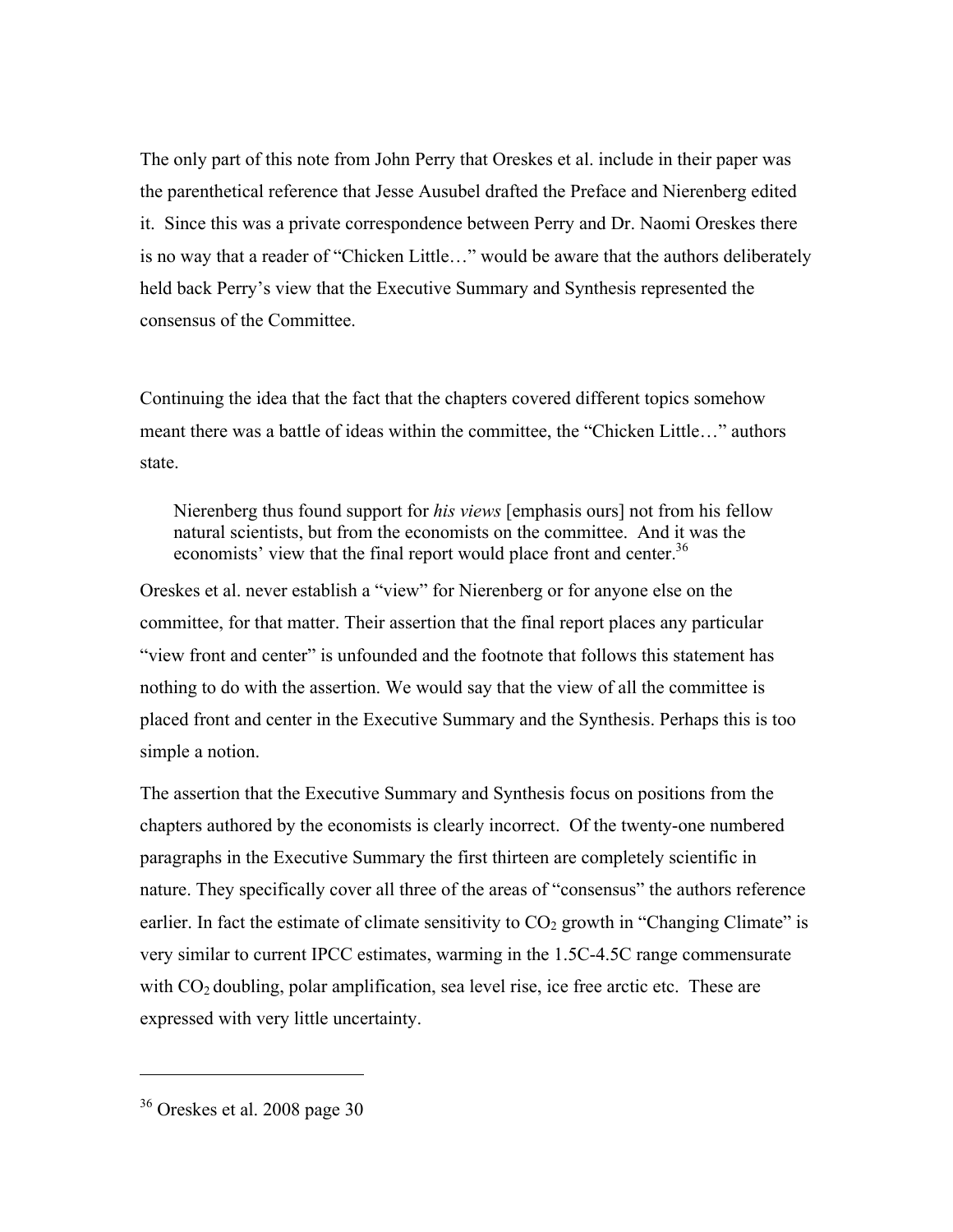Then we reach some of the paragraphs that are based on the social science chapters (Chapters 2 and 9, with Chapter 2 being a forecast of  $CO<sub>2</sub>$  emissions). It is hard to see how this places them "front and center." In any event when the conclusions are taken together they don't seem particularly controversial, given that this was 1983 and not 2008. We had a difficult time finding the unreasonable positions of the economists. Surely it is reasonable for economists to suggest that cost benefit analysis is a useful tool for approaching the issue of timing actions?

What is not found anywhere in the Executive Summary is a reference to technology solving the problem, or that the problem would go away on its own. This is a complete fabrication by Oreskes et al., who are unable to come up with a single reference that supports these statements.

## **Response to the report**

Given their theory that the CDAC report contradicted the emerging consensus, and that it misrepresented the views of a majority of the committee members we would expect that they could have produced a series of critical responses to the report. Where is the outrage from the other committee members, and members of the research community. The answer is that it did not happen. And the obvious reason (to anyone but the authors of "Chicken Little...") is that their hypothesis is completely incorrect.

In light of a complete absence of evidence they fall back on a letter that reviewer Alvin Weinberg sent to the committee prior to publication of "Changing Climate". They comment, "A basic principle of Academy policy is that the conclusions of any report must be consistent with the evidence presented, and the summary must provide an accurate reflection of the report as a whole."<sup>37</sup>

As an aside the citation for this statement of Academy policy is to a private communication with Larry Armi who is currently a scientist with the Scripps Institution of Oceanography. It is not clear why they felt that Armi would be the best source of this

 $37$  Ibid page 62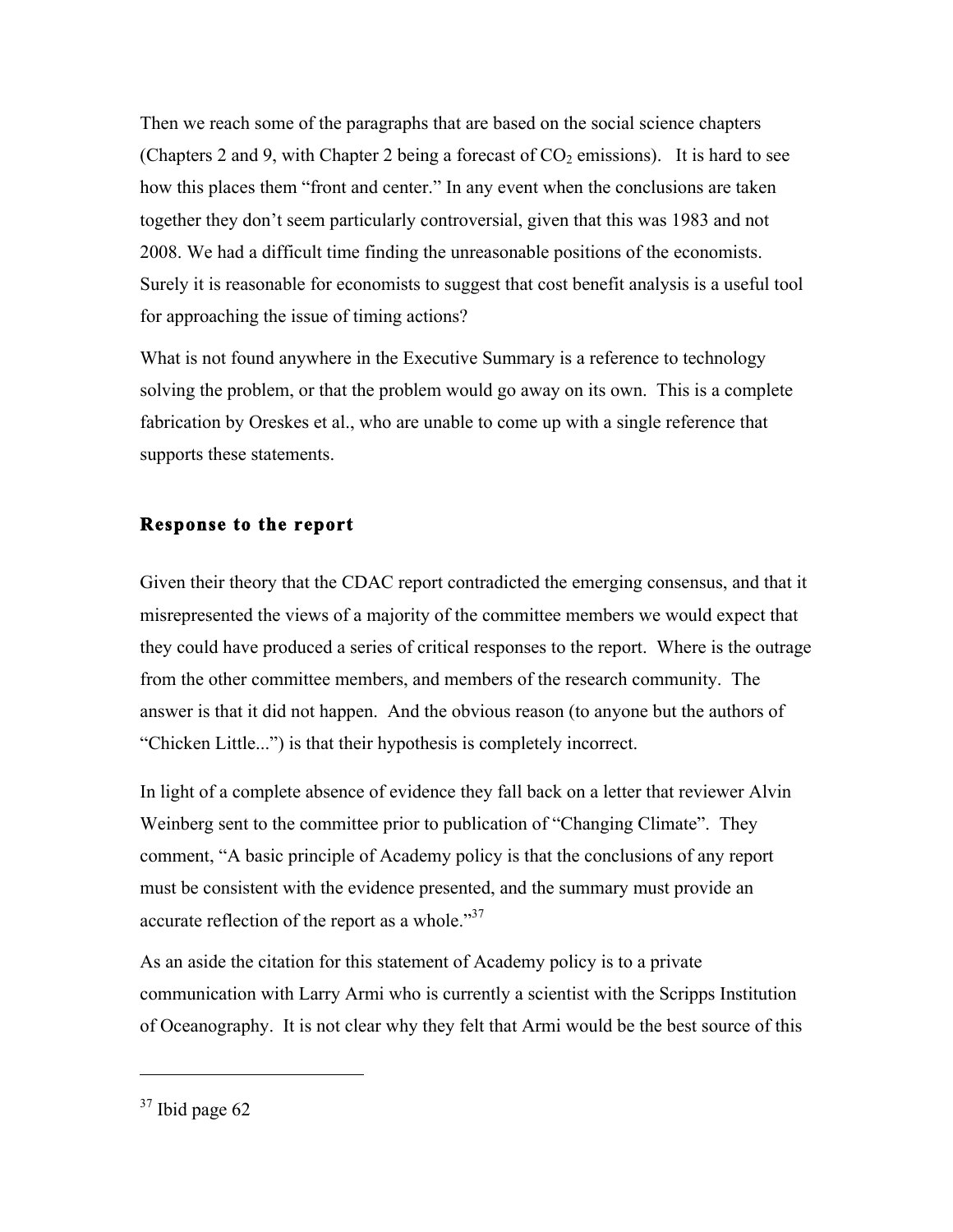Academy policy, except that they wanted to include the quote "by his own account Armi was 'too junior' to speak up." Actually, Armi was a coauthor of the second assessment with Smagorinsky, and he never read "Changing Climate"<sup>38</sup>. The only conceivable purpose of including this would have been to mislead the reader into thinking that Armi was critical of a report that it turns out he never read.

They assert that Weinberg "noted that this report failed to pass the bar." In fact, Weinberg made no comment on whether the Synthesis was in line with the individual chapters. This is another fabrication on the part of Oreskes et al. He never mentions this topic at all. Weinberg wanted to solve the climate problem with technology, specifically nuclear power. This is where he wanted a much stronger statement:

…of the non-fossil options the only ones that appear to have the capacity during the next 75 years of seriously reducing the growth of  $CO<sub>2</sub>$  are conservation and nuclear power. Progress in conservation has been substantial. By contrast, the nuclear option…has fallen into deep trouble.

Continuing to put words into Weinberg's mouth they paraphrase the following: "markets would provide technological solutions without much pain or dislocation."<sup>39</sup> In fact the words markets and technology never appear in Weinberg's letter. At this point it seems clear that Oreskes et al find "markets" and "technology" behind every tree. The Weinberg letter is indeed quite critical, but it is interesting that Oreskes et al. try to redirect that criticism to match their own preconceived views.

The authors also claim that Weinberg's input was ignored, and that there was no evidence that report was altered in response to his comments, but neither do they present evidence that it was *not* altered.<sup>40</sup> The final version of the report was substantially revised from the review copy that Weinberg received. It is clear that at least some of the figures and sections that he refers to were revised, whether this was as a result of those comments is now impossible to determine.

Having set up this straw man, the authors are now on a roll. They ask themselves how it was possible for these comments to be "ignored," and quote Edward Frieman as saying

<sup>38</sup> Personal Communication with Nicolas Nierenberg June 2008.

 $39$  Ibid. 62

 $40$  Ibid. 65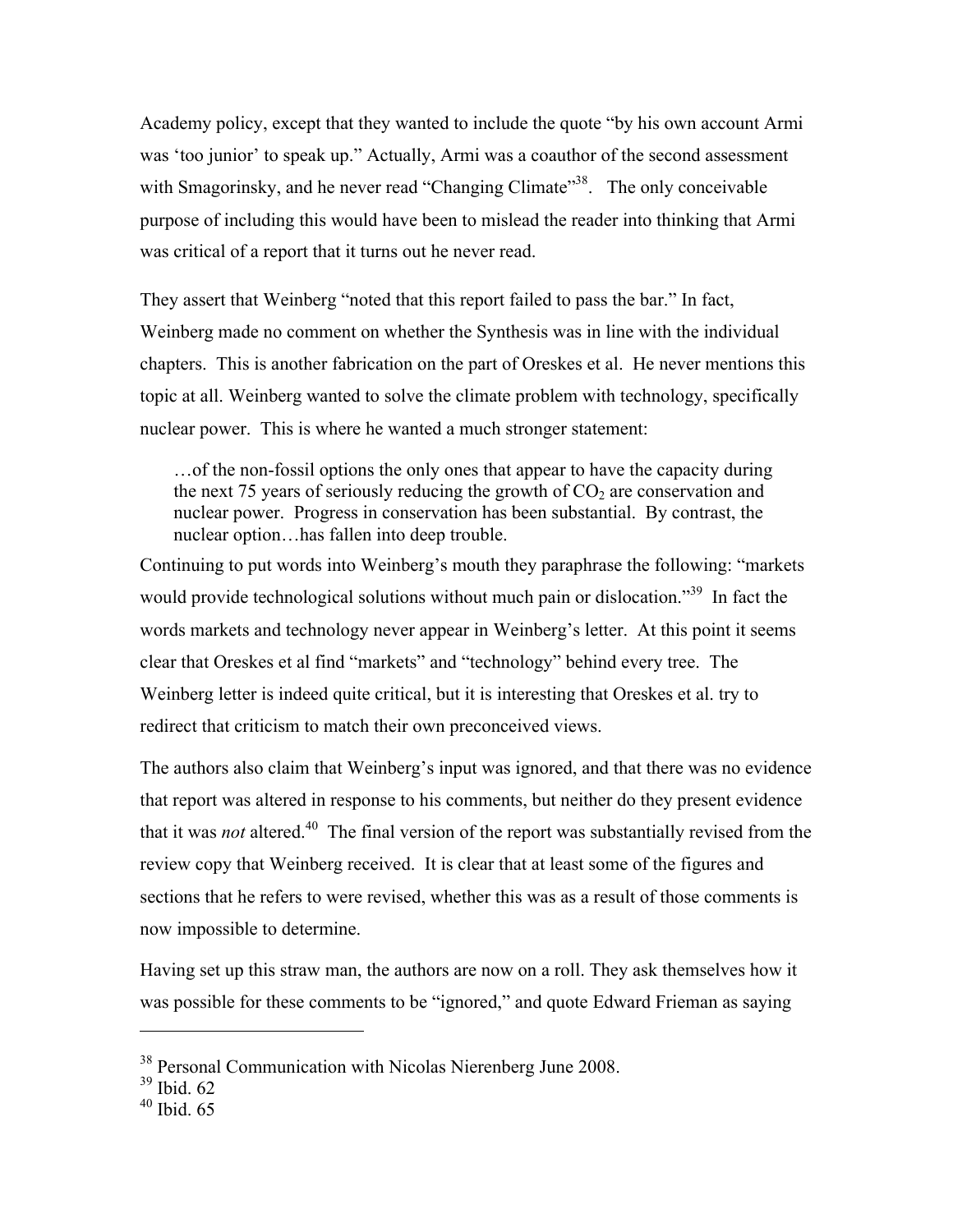that standards were lax in those days. Oreskes et al. knew that Frieman was not involved in this report. Instead they had in their hands the following from John Perry, who was. "My recollection of the Weinberg review is somewhere between fuzzy and non-existent, but I can't believe I would have buried such probing comments.<sup> $34$ </sup> So they choose to use the comments of someone who had no knowledge of the process, and to omit the comments of the person who was responsible for the process at the time.

The Weinberg letter provides no evidence for the claim that the Executive Summary and Synthesis Chapter were hijacked and did not reflect the consensus of the committee. While it also establishes that Weinberg was unhappy with the draft copy that he reviewed (primarily for not pushing the nuclear option), it certainly doesn't establish that the published report was viewed negatively by the general community.

#### **Nierenberg was "doing the administration's bidding"**

Finally the Oreskes et al. get to what we vehemently hope is not their hidden motive: to intimidate scientists and qualified people from expressing their opinions.

"Nierenberg gave the Administration everything it wanted: a report that in his own words was 'conservative,' that presented a united front, insisted no action was needed now and concluded that technology would solve the problem with no need for government intervention."<sup>42</sup>

Essentially nothing in this statement is accurate. The characterization of Nierenberg's role in producing "Changing Climate" is misrepresented, as are the contents of the report. An examination of the cited speech by Nierenberg contains no references to technology, or to government intervention, although it does say the report is "conservative" (but it is likely that this was meant in the scientific, not the political sense). Although Oreskes et al. seem to love the references to technology and government, even in congressional testimony, they never produce a single citation connecting Nierenberg to these ideas.

The following quote from "Chicken Little…" is all too typical.

 $41$  email from John Perry to Naomi Oreskes November 2007

 $42$  Oreskes et al. 47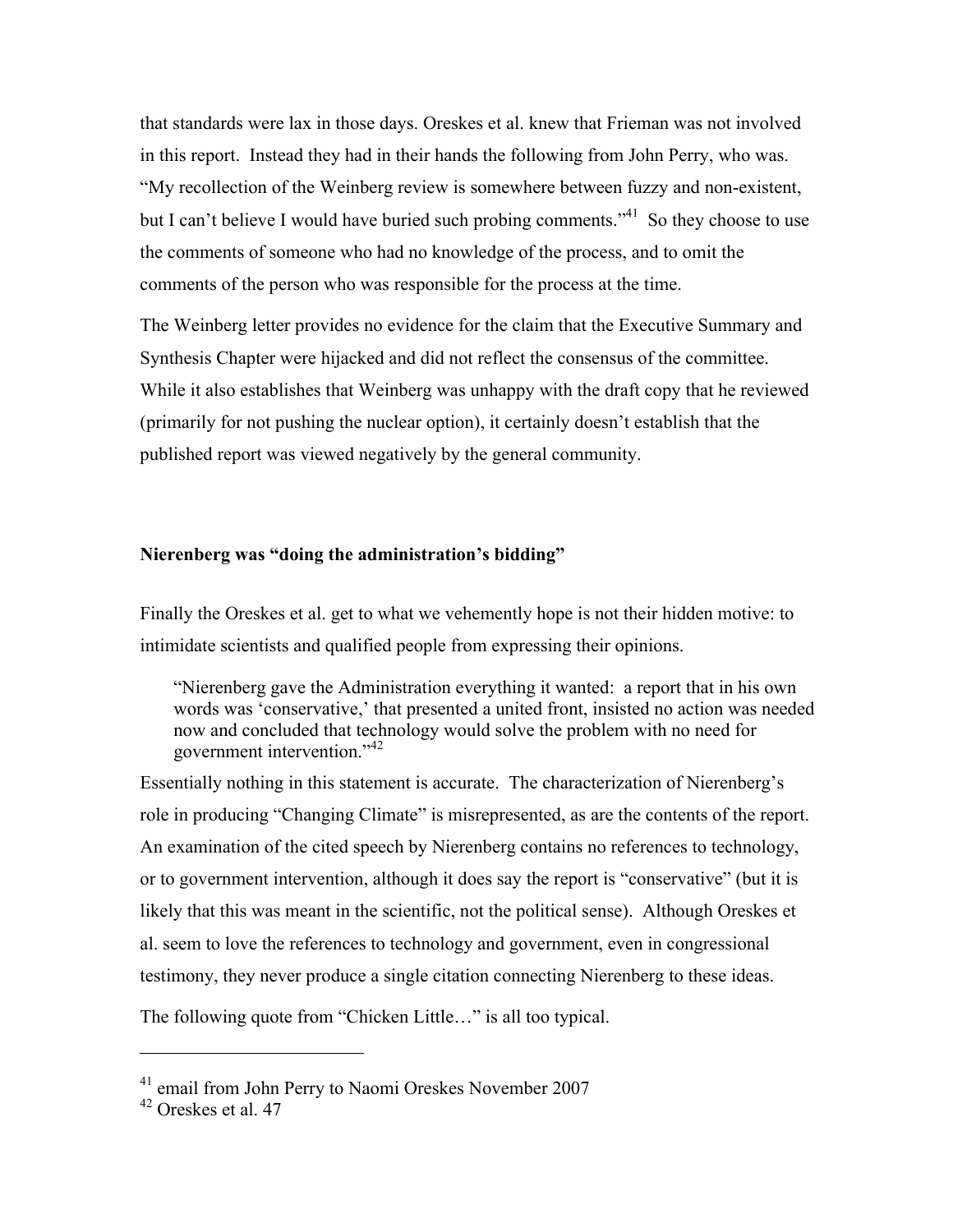"From Nierenberg's personal papers and writings it is clear that he was particularly moved by the argument that humans had a long history of adapting to climate change in the past, and there was no reason to think they would not continue to do so in the future.<sup>5,43</sup>

This is made without a single citation. As we have examined in depth they have no evidence for assigning this viewpoint to Nierenberg. The only place where anything referring to adaptation appears is in the report itself, and is the product of other authors. What papers or other writings are they referring to? In sixty pages they have not produced anything.

#### **Uncertainty in the Synthesis**

Oreskes et al. allege "At junctures where an important uncertainty was broached the synthesis took the most sanguine view: that  $CO<sub>2</sub>$  use would naturally fall off as future demand for fossil fuel decreased, that deforestation would probably slow down, that weather modification could be made to work, and that the actual increase in mean global temperature for doubling  $CO_2$  was likely to be at the low end of earlier estimates.<sup> $34$ </sup> (One can only assume that the reference to  $CO<sub>2</sub>$  "use" was an error and actually meant  $CO<sub>2</sub>$ emissions.)

Since we have already established that the synthesis represented the joint views of all of the committee members, it is perhaps not relevant to our core argument to address these claims. However they are so inaccurate that it is difficult not to comment.

The first three claims are made without citation. And there is good reason for that. On the  $CO<sub>2</sub>$  topic the synthesis simply summarizes what is found in the second chapter of the report "Future Carbon Dioxide Emissions from Fossil Fuels." Projections of deforestation are not discussed in the synthesis, but are implicit in the forecasts of  $CO<sub>2</sub>$ concentrations. Objections on topics related to these forecasts are a bit bizarre since these have turned out to be fairly accurate and are in line with the current IPCC forecasts made twenty-five years later. Weather modification is not mentioned in the executive

 $43$  Ibid page 60

 $44$  Ibid page 58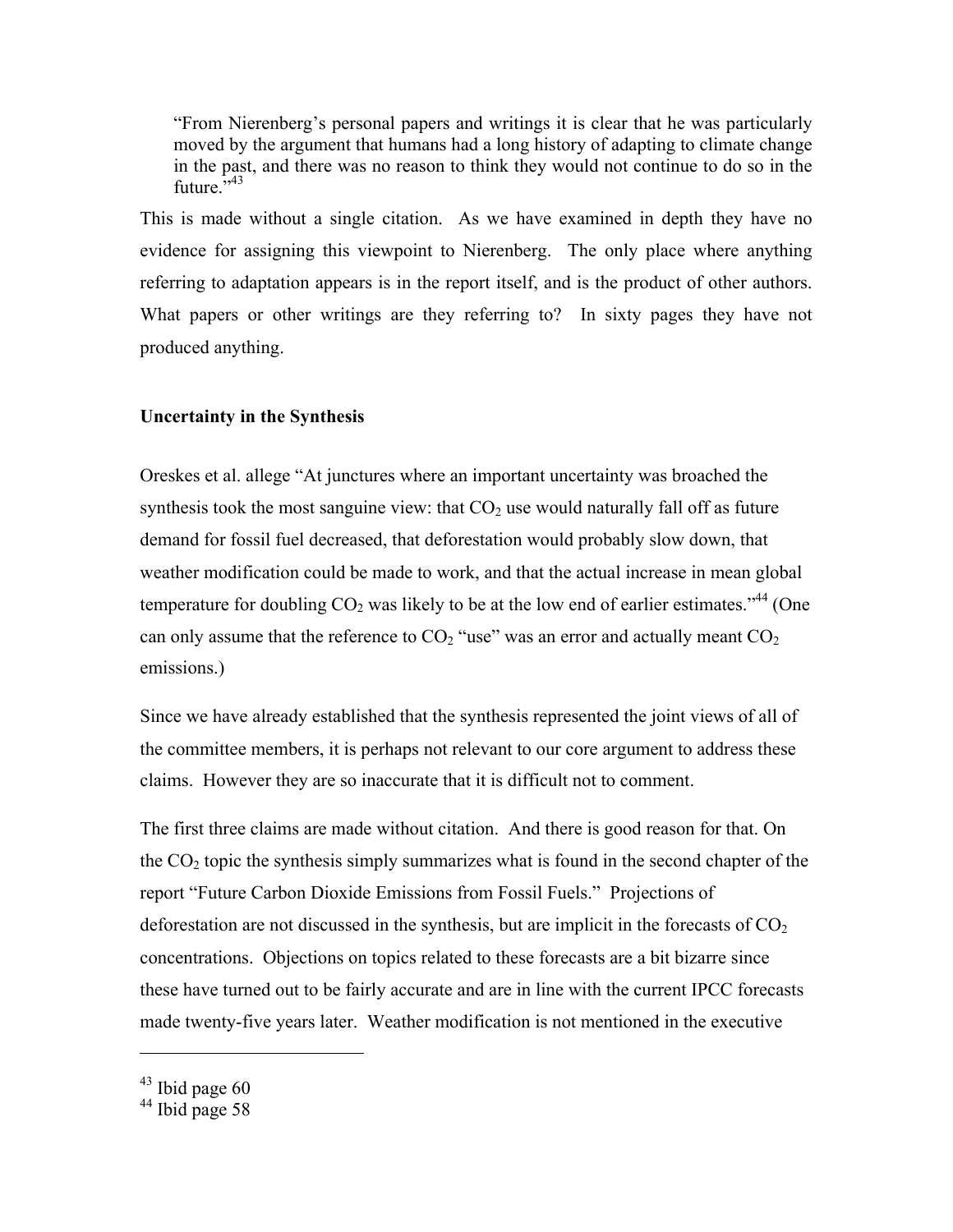summary, and only in passing on page 60 of an 86-page synthesis. "From study of  $CO<sub>2</sub>$ we know that, in principle, modification of climate and weather is feasible; the question is what kinds of advances in climate and weather modification will emerge over the coming century."<sup>45</sup>

The final claim of taking a sanguine view had to do with the temperature forecast. This is a bit more interesting error. Oreskes et al. actually cite the executive summary even though they say that that they are referring to the synthesis. In the executive summary it says that a  $CO<sub>2</sub>$  doubling "would cause a global surface air warming of between 1.5 degrees C and 4.5 degrees C. The climate record of the past hundred years and our estimates of  $CO<sub>2</sub>$  changes over that period suggest that values in the lower half of this range are more probable."<sup>46</sup> Oreskes is very critical of the last sentence.

This last conclusion particularly flew in the face of the prior scientific results; neither Charney nor Smagorinsky's group had suggested that the actual mean temperature increase was likely to be at the low end of their estimates. Nierenberg's synopsis referred the reader to Chapter 4, but this was a set of excerpts from the Smagorinsky panel; no evidence was presented to support the low-end assertion. $47$ 

With their usual lack of care the "Chicken Little.." authors failed to note that the particular paragraph referred to both chapter 4 and chapter 5. (And a more than careless review would show that chapter 4 was not simply a set of excerpts from the Smagorinsky panel.) On the second page of chapter 5 the following statements were underlined for emphasis

If the preindustrial  $CO<sub>2</sub>$  concentration was near 300 ppm, the sensitivity of climate to  $CO<sub>2</sub>$  (expressed as projected temperature increase for a doubling of  $CO<sub>2</sub>$  concentration) might be as large as suggested by the upper half of the range of the study of the  $CO_2/C$  limate review panel (1982), i.e. up to perhaps 4.5 degrees C; if the preindustrial  $CO<sub>2</sub>$  concentration was well below 300ppm and other forcing factors did not intervene, however, the sensitivity must be below about 3 degrees C to avoid inconsistency with the available record."<sup>48</sup> In section 3.4 of the report appears the following "a WMO-sponsored Meeting of Experts

<sup>&</sup>lt;sup>45</sup> "Changing Climate" page 60

<sup>46</sup> Ibid. 2

 $47$  Oreskes et al. 59

<sup>48 &</sup>quot;Changing Climate" page 294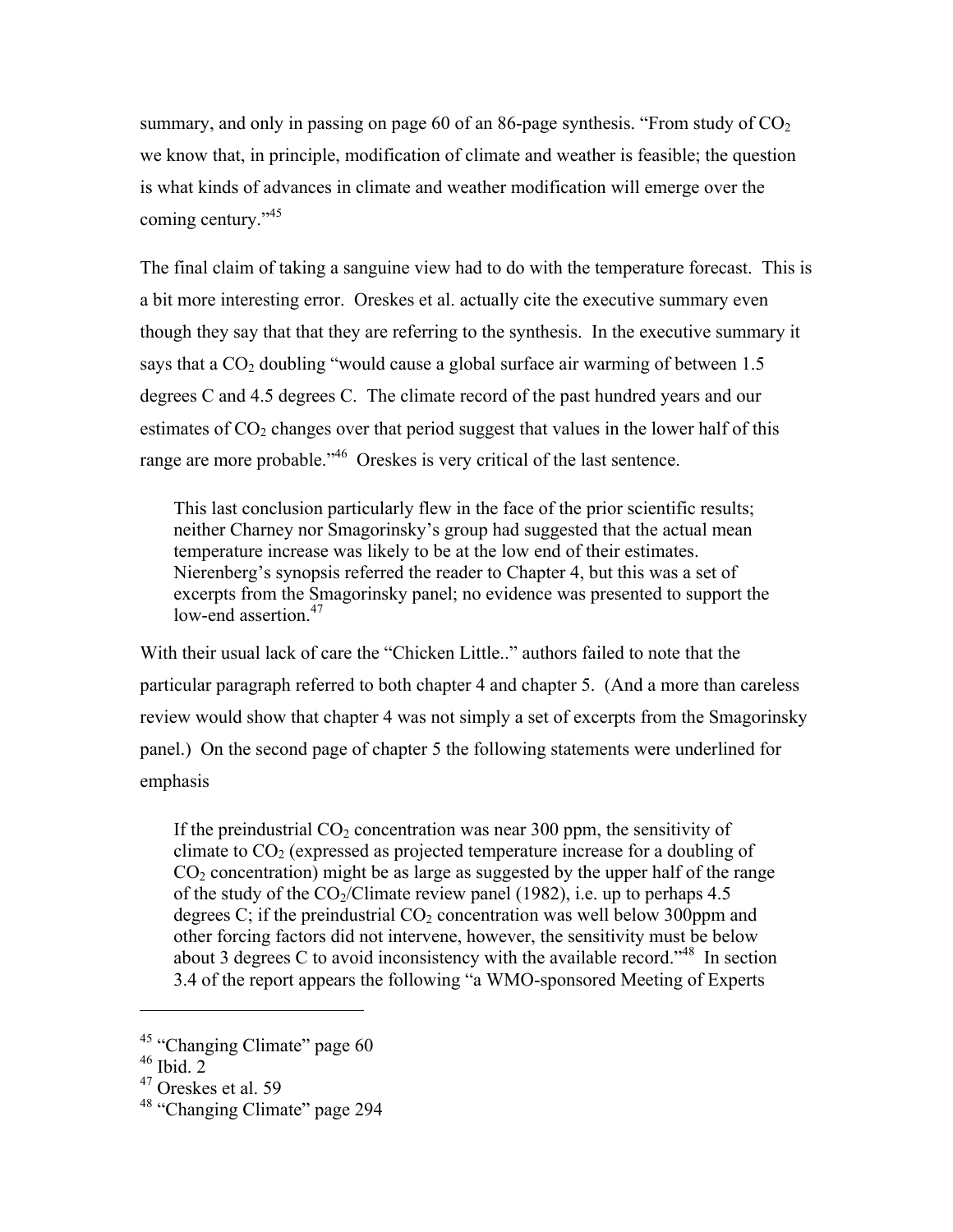in June 1983 concluded the most likely mid-nineteenth-century concentration was between 260 and 280 ppm...."<sup>49</sup>

The statement that Oreskes et al. say "flew in the face" of scientific evidence was actually a quite logical inference from this set of conclusions.

This pattern continues with the following. "Nierenberg quoted, for example Revelle's 70 cm estimate for sea level rise, but left the question of the West Antarctic Ice sheet disintegration to the vague statement that 'more rapid rates could occur subsequently'."<sup>50</sup> As usual the Oreskes et al. fail to include the remainder of the paragraph. "More rapid rates could occur subsequently, if the West Antarctic Ice Sheet should begin to disintegrate."<sup>51</sup> The implication was that the statement didn't mention the ice sheet, but only their editing did that. And this was from the executive summary, which by definition needed to be brief. The synopsis, which they ignore, has the following. "Of even greater uncertainty is the potential disintegration of the West Antarctic Ice Sheet…This could cause a further sea-level rise of 5 to 6m in the next several hundred years."<sup>52</sup>

In a final irony on this topic the current IPCC forecast made 25 years later is generally below a 70cm increase from 1983, and it does not forecast a West Antarctic disintegration this century. Oreskes et al criticize a 1983 report for being too conservative when it was actually slightly too aggressive!

#### **Final Remarks**

We must leave a discussion of Oreskes et al.'s motives to others. Unlike these authors, we do not have the ability to read minds. We do not know why they might have chosen to manufacture their several conclusions, but from our analysis above, it seems clear that these conclusions must have preceded either their research or the writing of "Chicken Little…"

<sup>49</sup> Ibid. 242

<sup>50</sup> Oreskes et al. 59

<sup>&</sup>lt;sup>51</sup> "Changing Climate" page 2

 $52$  Ibid. 42